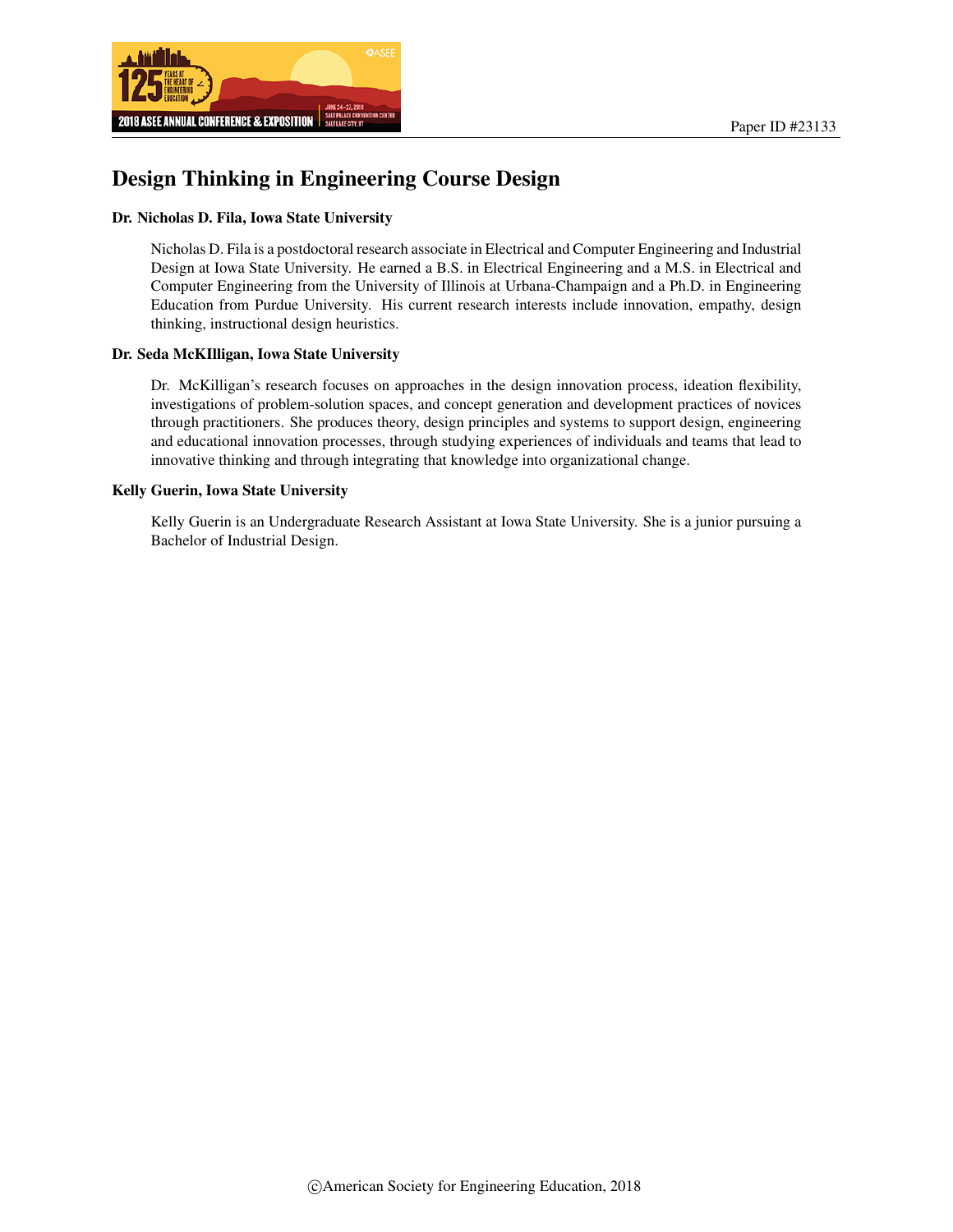# **Design Thinking in Engineering Course Design**

#### **Abstract**

Design thinking is a robust framework for creatively and effectively identifying and solving important human problems. While design thinking is commonly associated with fields like industrial design, it can be applied to many problem types. For example, several recent examples demonstrate the applicability of design thinking to the design and development of educational materials, courses, and systems. These results suggest that design thinking could be used as a framework to (re)design and develop effective engineering courses. The goal of this project is to understand how nine educators from different backgrounds did or did not use design thinking to redesign a sophomore-level electrical and computer engineering course. The primary source of data was 21 transcribed audio recordings of design meetings and is supplemented with interviews, reflections, and course artifacts. Thematic analysis revealed 10 themes that represent connections and disconnections between the process used and a common five-stage design thinking process (empathize, define, ideate, prototype, and test). These themes demonstrate some of the opportunities and challenges related to design thinking within an engineering course design setting. In particular, they suggest that engineering course design is a relevant context for design thinking, but one to which design thinking methods do not always naturally translated. Future work should focus on better understanding unique applications of design thinking within engineering course design and methods that might to support more designerly behaviors among engineering educators.

### **Introduction**

Design thinking is an effective way to meet human needs creatively and appropriately<sup>1</sup>. While design thinking is often associated with traditional design fields such as industrial design and architecture, it has been extended to a variety of non-traditional settings. One of these settings is the design of courses and curricula. For example, IDEO, a leading design consultancy, has developed a toolkit that explores the application of design thinking for educators and presents several successful examples of course and curriculum reimagining using design thinking<sup>2</sup>.

The translation of design thinking to education contexts is not surprising. Scholars have noted similarities between design thinking and the models and practices used by expert instructional designers<sup>3</sup>. For example, learner and context analysis are often important features of expert models and practices<sup>3–6</sup> and connect to the empathic and user-oriented aspects of design<sup>7</sup>. However, scholars also recognize that differences between settings, even within instructional design, may favor different practices<sup>4</sup>. Literature on the role design thinking can play in education settings is emerging, but more work is needed to understand how design thinking can be applied to the design of engineering courses and curricula, and how the unique features of these settings may affect such applications.

This work reports on a part of a larger study where the core technical ECE curriculum at a large university in the midwestern United States is reshaped through novel and proven pedagogical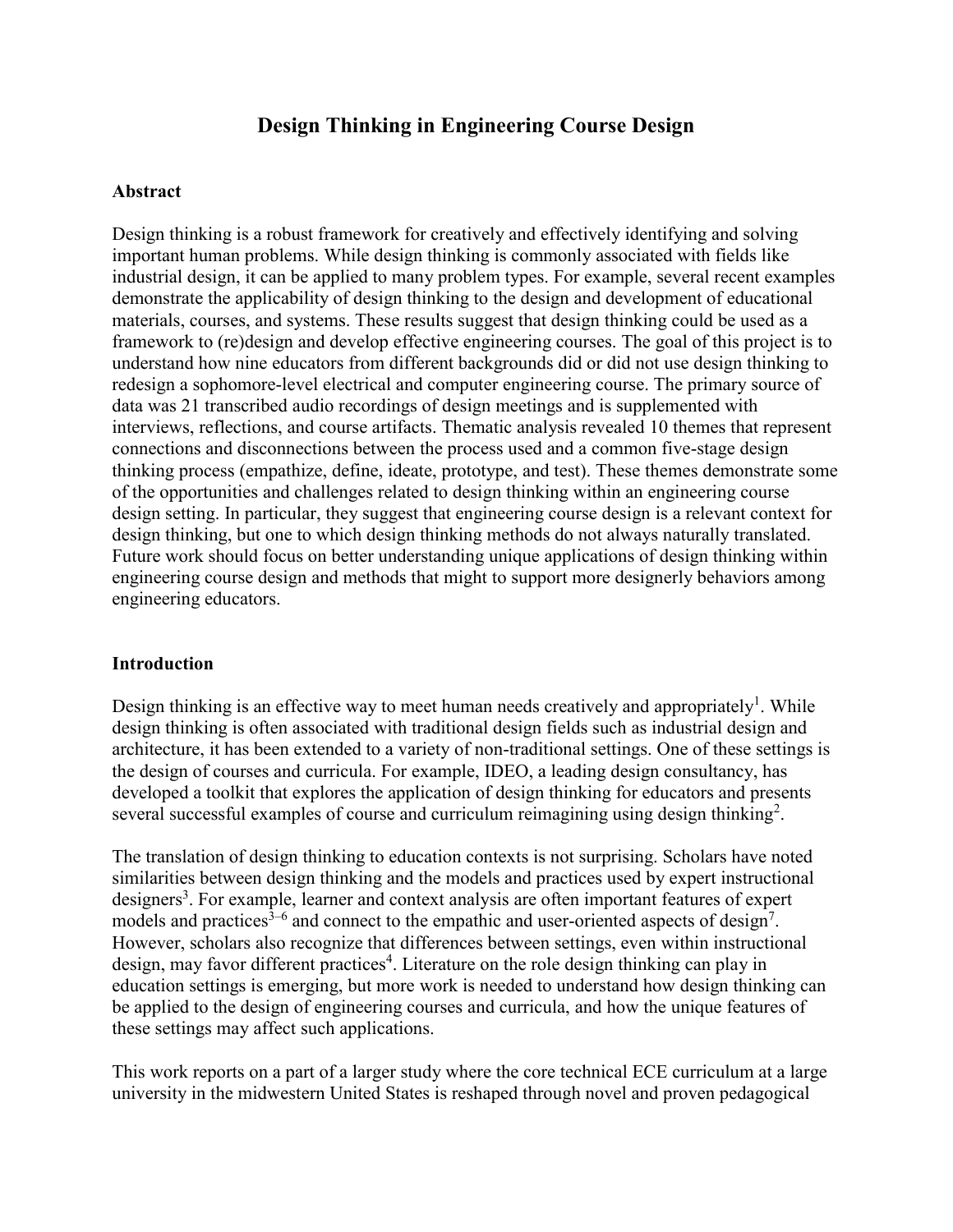approaches to (a) promote design thinking, systems thinking, professional skills such as leadership, and inclusion; (b) contextualize course concepts; and (c) stimulate creative, sociotechnical-minded development of ECE technologies for future smart systems, including security and privacy. Using iterative design thinking process and reflection, the instructional teams explore professional formation pedagogy (PFP) strategies and integrate them into courses<sup>8,9</sup>. As part of the larger study, this paper investigates the use of design thinking in the processes of a cross-functional team redesigning a second-year course for electrical, computer, and software engineering students. This team provides a suitable setting for the current study for two reasons. First, the team was composed of nine individuals with diverse experiences related to design thinking. Thus, we were able to explore approaches by novices and experts as they applied design thinking in a new setting. Second, the design effort focused on an established course, which (a) allowed us to better understand the effect of past iterations and extant structures and (b) provided a setting closely relatable to many engineering educators who may wish to use design thinking in educational settings.

Thus, in this study, we attempt to address the following research question:

How do engineering educators apply design thinking processes to the redesign of an established, second-year electrical, computer, and software engineering course?

# **Literature Review**

### *What is design thinking?*

Design thinking was first used by Herbert Simon in his book called *The Sciences of the Artificial*<sup>10</sup> which became topic of interest to many design researchers<sup>11</sup>. The Design Thinking Research Symposium was one of the initial explorations of design thinking as a new methodology for creative problem solving<sup>12</sup>. Today, its application has been extended to address wider problems – ways for companies and other groups to identify new strategic directions, innovate new service possibilities, or implement procedural change. In the past, what we now identify as design thinking was often driven by tacit knowledge, intuition, and personal preference of expert designers. The potential now is to enhance this approach through crossdisciplinary, evidence-based research.

Due to the widespread use of design thinking, and the preponderance of practical and academic literature, many conceptualizations exist. However, a recent study by Carlgren, Rauth, and Elmquist<sup>7</sup>, sought to bridge these gaps by exploring the literature and conducting interviews with members of six leading organizations. The result was a framework, aligned with both the academic literature and authentic practice, that presents design thinking activity across three levels of abstraction: (1) *mindsets* that underlie, orient, and motivate design thinking; (2) overarching *practices*, imbued with the aforementioned mindsets, that guide design thinking as a process; and (3) specific *techniques* that are used by design thinkers and support design thinking among non-experts.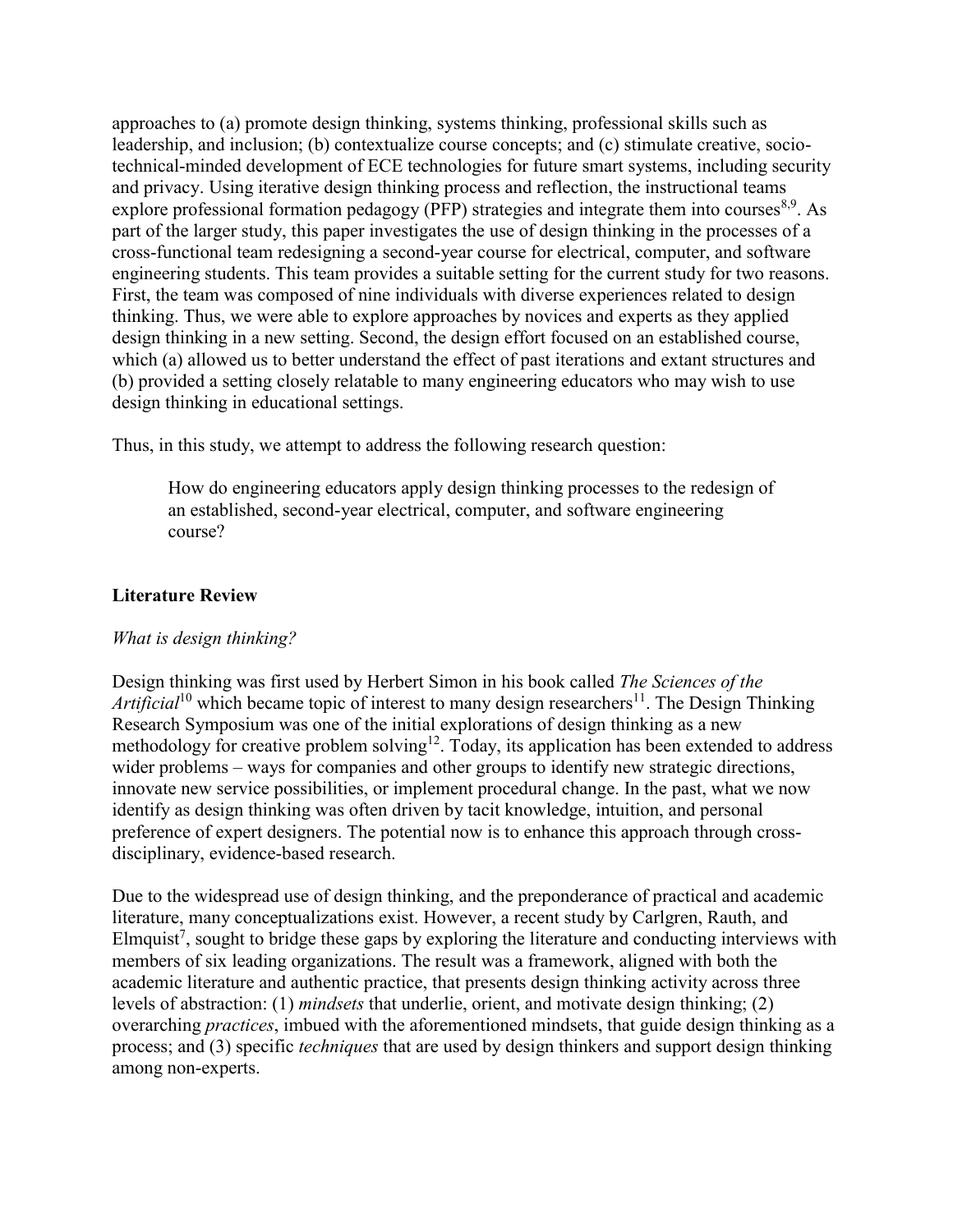Mindsets lie at the center of design thinking. These are individual beliefs and tendencies that orient action. For example, the empathetic mindset, which values user engagement throughout the design process and emphasizes development of empathetic, contextualized understanding of users, is a key design thinking mindset<sup>7,13–15</sup>. While many sets of mindsets have been identified in the academic and practical literature  $(e.g., <sup>7,13–15</sup>)$ , Schweitzer<sup>15</sup> and colleagues have defined a nearly comprehensive set of 11 mindsets through a literature review and interview study. These mindsets include orientations toward:

- 1. *Empathetic towards people's needs and context* engaging users in the design process, developing empathy for unique users, and guiding design work based on authentic user needs.
- 2. *Collaboratively geared and embracing diversity* working effectively with people with a variety of expertise and perspectives, especially with respect to promoting positive team dynamics, ensuring participation, communicating/listening, and embracing all team members.
- 3. *Inquisitive and open to new perspectives and learning* learning, discovery, and exploration. It is marked by curiosity, an open mind, and engagement with new ideas and perspectives.
- 4. *Mindful of process and thinking modes* meta-level awareness of how the team or the participant is or is not utilizing design thinking mindsets and processes (or where team is strong and or lacking) and using that awareness to guide team and individual behavior.
- 5. *Experiential intelligence* communicating and trying out ideas, especially through increasing the tangibility and visualization of ideas, and building and iterating upon ideas.
- 6. *Taking action deliberately and overtly* acting rather than discussing and a preference to move into the real world.
- 7. *Consciously creative* generating a great variety and volume of ideas and nurturing creative behavior among oneself and others.
- 8. *Accepting uncertainty and open to risk* engaging with uncertainty in the design process. This involves holistic thinking, engaging with conflicting criteria and constraints, and acting with limited information.
- 9. *Modeling behavior* modelling and promoting DT behavior and mindsets within the team.
- 10. *Desire and determination to make a difference* positivity, hope, and creating change. This behavior is often marked by resilience, determination, and optimism.
- 11. *Critically questioning* focusing on the design problem, deconstructing and reframing design problems, questioning one's own and the team's biases.

Mindsets are essential to design thinking, but design thinking is more frequently modeled as an interconnected set of practices. For example, a popular process model includes five stages: Empathize, Define, Ideate, Prototype, and Test<sup>1</sup>. The *empathize* phase brings the human element into the picture and facilitates a deeper understanding of current experiences and unmet needs of stakeholders. This attention to the present as it is experienced by stakeholders helps to broaden and perhaps even change completely the definition of the problem. The *define* phase translates these insights into design criteria that specify what an ideal successful solution will look like, without starting to solve the problem. The *ideate* phase begins with generating potential solutions and new possibilities using the criteria and the insights built. The *prototype* and *test* phases focus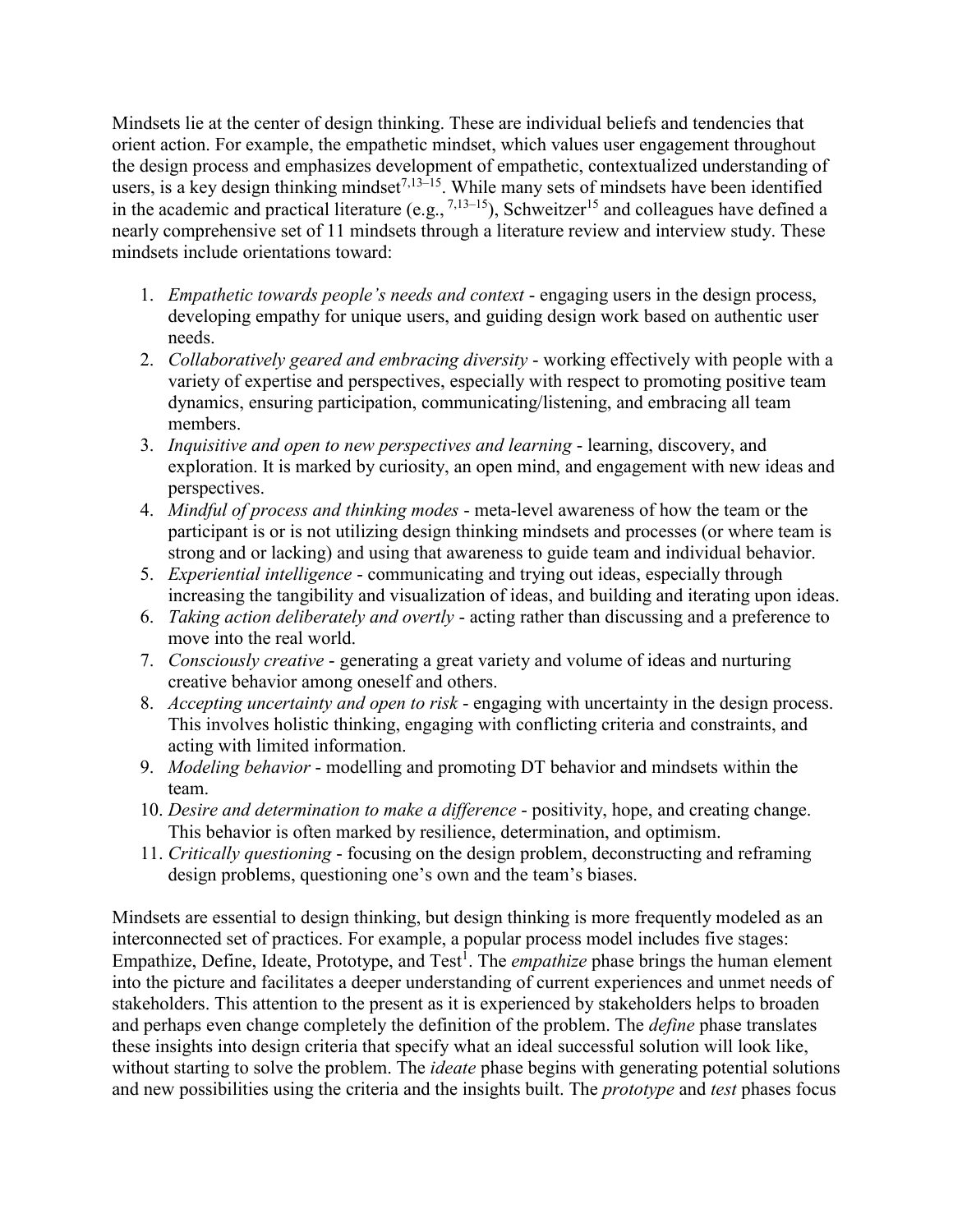on building simple, yet effective prototypes to deliver the idea and systematically evaluating them against the design criteria. In these two phases, the goal is often to elicit effective feedback through helping people 'pre-experience'<sup>21</sup> something novel to improve the accuracy of forecasting. Design thinking work moves freely between these stages, with outcomes from each stage informing iterative work in other stages.

While many such process models  $exist<sup>16</sup>$ , they generally demonstrate stages and activities comparable to Brown's model<sup>1</sup> because these processes can be considered the manifestation of design thinking mindsets in practice. For example, the *define* stage in Brown's<sup>1</sup> model focuses on developing design criteria based on authentic user needs. The inquisitive and critical questioning mindsets (numbers 3 and 11 in the list above from Schweitzer and colleagues<sup>15</sup>) are particularly important to this stage because of the necessity of learning from users, discovering their needs, addressing personal biases that may affect interpretation of the design problem, and continually reframing the design problem based on new ideas and perspectives from users and the design team. As such, many design process models demonstrate *define* or similar stages. Conversely, the techniques level represents specific activities performed by design experts, or designed to support the work of novices, the are imbued with the spirit of the design process stages.

# *How is design thinking applied outside traditional design disciplines?*

Design thinking rests on defining different stages of innovation - discovering and describing problems via processes to connect with users and frame challenges. This inspiration evolves into stages of ideation and prototyping; opportunities for solution can then be tested and refined, to result in final implementation. Major agencies (the US Department of Health and Human Services, the Transportation and Security Administration, Food and Drug Administration) have instituted principles of design thinking to reduce risk, handle change, use resources more effectively, bridge communication gaps between parties, and manage competing demands<sup>17</sup>. For example, the FDA has used design thinking processes to create productive dialogues among diverse constituents, minimizing early confrontation. At Kaiser Permanente, a major corporation in healthcare service industry, design thinking is used to facilitate change processes within the organization. Frontline staff that have participated in projects often use the techniques learned in direct contact with patients in order to improve their work practices<sup>7</sup>. Children's Health Systems of Texas integrated design thinking into their routine problem identifying and solving process and used it to assess and build capabilities to deliver a transformational new approach to health care that focused on facilitating family wellness rather than on providing individual medical  $care<sup>18</sup>$ .

Design thinking is being used today in organizations as diverse as charitable foundations, social innovation startups, global corporations, national governments, and elementary schools<sup>18</sup>. Although it has been increasingly adopted by small to large organizations to tackle complex problems<sup>1,19–21</sup>, suggesting it provides significant value for innovation, it hasn't been used widely in educational settings as a process for change towards innovative curriculum. Educators and researchers who saw value have reported on design thinking's integration into existing curriculum and described implications<sup>22–25</sup>. Higher education business schools in the U.S., Europe, and Asia have incorporated design teaching into their curricula, and more recently in Australia, higher education research institutions are forming programs outside of the traditional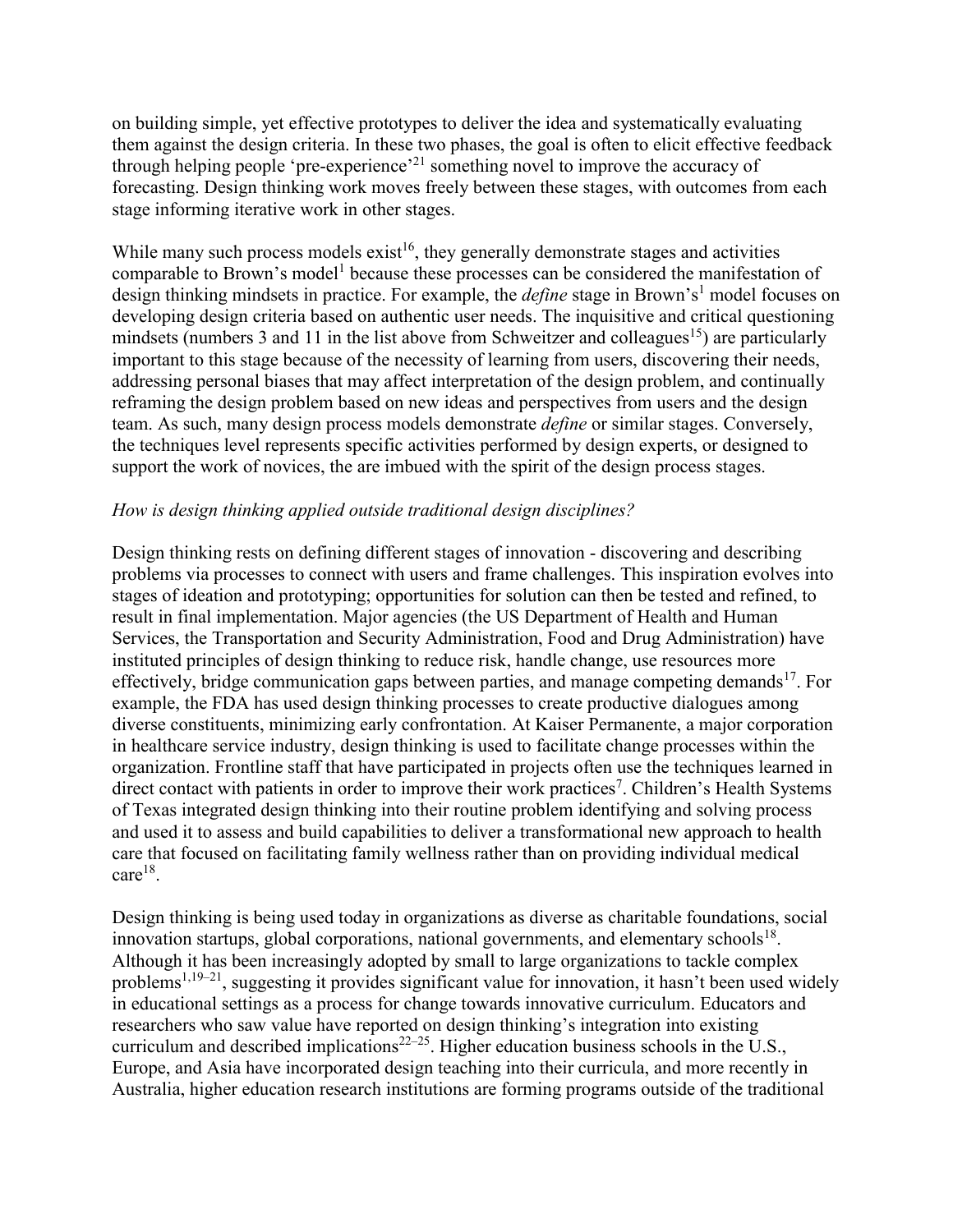discourse towards investigating new processes using design thinking<sup>26</sup>. However, how design thinking as a change process would impact the curriculum design is not thoroughly investigated.

# *How can design thinking be used to support course and curriculum design in engineering?*

Design thinking sits at the overlap of analytical thinking and intuitive thinking<sup>21</sup>. While the engineering design process relies on deductive reasoning with rational and predictable agents, the design thinking process emphasizes inductive reasoning that embraces irrational and unpredictable agents. Although both processes share certain process steps, such as iteration, testing, research, and prototyping, their applications and characteristics of these vary dramatically. Thus, while the content of engineering courses may align more with engineering design, design thinking's framework for abstraction provides a more flexible approach in understanding the conversations in course development.

Researchers and scholars have described similarities between design thinking and extant instructional design methods3,27. In particular, these connections often exist at the *practice* level. For example, developing empathy for users and engaging them in the process is a core principle in design thinking and is present throughout many examples of the observed and documented practices of instructional designers in the form of understanding the target learners<sup>4-6</sup>. Similarly, both design thinking and instructional design practices promote the use of scaled-down prototypes to test design concepts with users $4,6,28,29$ .

Others have pointed out that despite the demonstrable connections between design thinking and instructional design, there are many differences in scope and implementation<sup>3,27, 30</sup>. For example, while understanding users may be important in both design thinking and instructional design, instructional design models developed from expert practices often focus on understanding the prerequisite knowledge and learning capabilities of students<sup>5,29</sup>. Design thinking promotes deeper engagement with and empathy for users, including observing and interacting with users in authentic contexts to develop a deep understanding of their challenges and needs, without limiting focus to specific areas such as learning capabilities<sup>1,7</sup>. Further, studies suggest that authentic practices often differ by context (e.g., business and academia<sup>4</sup> and expert and novice<sup>5</sup>), and may be affected by situational factors such as time<sup>31</sup>. Thus, expert models and practices may also provide an incomplete picture of the connections between design thinking and instructional design Ultimately, the practices of developing courses and curricula, with respect to design thinking, are still poorly understanding in engineering education practice and require further study. This study attempts to fill some of that gap by investigating the use and applicability of design thinking processes in an engineering course redesign setting.

# **Methods**

### *Setting and Participants*

The setting of this study was the redesign of a second-year embedded systems course that was required for electrical, computer, and software engineering students. The redesign effort was part of a federally-funded initiative to facilitate change in the Electrical and Computer Engineering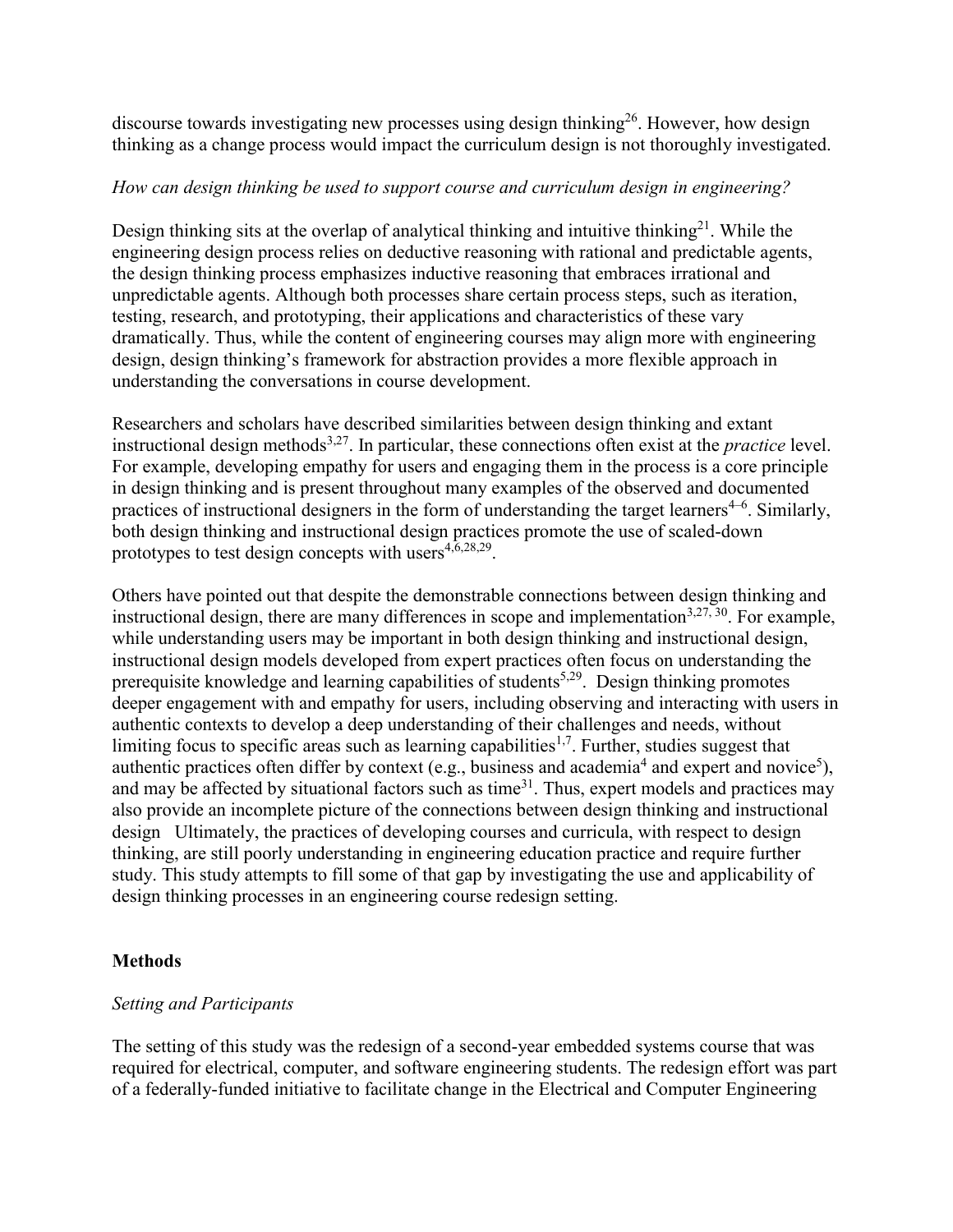Department at a large university in the Midwest United States<sup>8</sup>. The course redesign effort was one several such efforts in the initiative tasked with helping to shift the departmental paradigm toward student-centered teaching and learning practices and greater integration of professional formation throughout the curriculum, in a bottom-up fashion<sup>9</sup>. As an established course in the department, the course had undergone revisions in the past, but as part of the departmental initiative, the current effort emphasized (1) employing a cross-functional, cross-disciplinary "Xteam" to infuse diverse perspectives and expertise into course redesign and (2) use design thinking as a method for change. The overarching goal of the X-team was to redesign the course to (a) identify and incorporate professional formation elements (e.g., design thinking) and (b) ensure students' and instructors' needs were being met<sup>9</sup>.

A team of nine educators (Table 1) formed the X-team to make revisions to the course over each of the next four semesters (this study focused on the first semester of this effort). The team members were recruited based on their unique experiences and expertise, and each served a unique function on the team. Michael was the current instructor and had taught the course for several years. He provided expertise on course operation, content knowledge and pedagogical content knowledge related to the course, insight on computer engineering students, and served as a co-designer (both a designer and user of the eventual redesigned course). Sydney was a past instructor and original developer of the course. She provided complementary expertise related to the course and served as the project leader for the overarching departmental initiative. Freddie added expertise in student reflection, and through his unique instructional approach, a unique perspective on the electrical engineering students who took the class. Beth served as the key design thinking expert and advocate on the team. She was supported by Leo, who also brought engineering education research and course development expertise to the team and a unique perspective as a recent electrical engineering student. Stanley, Rebecca, James, and Andy were each added to the team as specialists due to their unique expertise, as reported in Table 1. As Table 1 also shows, members of the team had various levels of experience with design thinking, which was to be gently facilitated by the more experienced members of the team.

The team formed during the summer before the first course iteration (Fall 2017) and met 2-3 times per week until the semester began. The team then continued to meet once per week as a full team and once per week with Michael, Sydney, Freddie, and Leo during the Fall 2017 semester, from which data for this study was collected.

Design thinking was intended to be an overarching method used by the team and was introduced into the team process in two ways. First, Beth, Leo, and Andy acted as design thinking advocates and mentors throughout the process. Their role was not to direct the team's process, but to provide gentle encouragement and support. This included explaining design thinking and aspects thereof when needed, encouraging design thinking behaviors and mindsets, and acting as role models during design activities. Second, Beth and Leo also introduced several specific design thinking activities into the team's process to encourage more design thinking. These included two abstraction laddering<sup>32</sup> exercises to support problem reframing and an ideation session.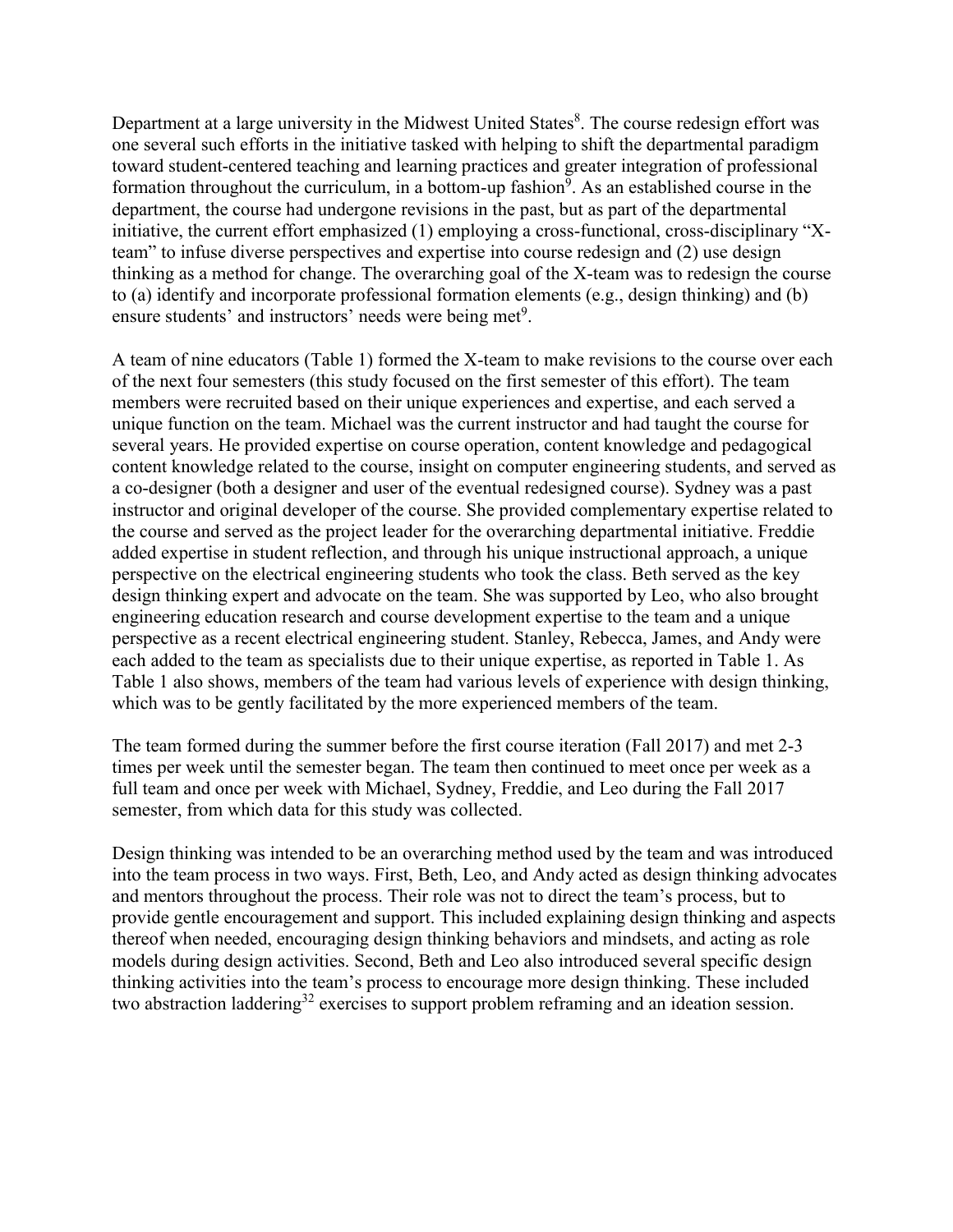**Pseudonym Position Department X-Team Role Design Thinking Expertise/Experience** Michael Associate professor Electrical and computer engineering Current instructor Current instructor Current instructor Current and Over a decade of engineering design experience; no prior knowledge of design thinking Sydney Full professor Electrical and computer engineering Project leader; past instructor Over a decade of engineering design experience; no prior knowledge of design thinking Freddie Associate professor Industrial design; electrical and computer engineering Reflection expert; expert on electrical engineering students in the department Over a decade of design thinking experience Beth Associate professor Industrial design Design thinking expert Over a decade of design thinking experience through practice, teaching, and research Stanley Assistant professor Aeronautical engineering Professional formation expert; reflection expert Some awareness of design thinking through engineering education research Leo Postdoctoral research associate Industrial design; electrical and computer engineering Design thinking expert; engineering education expert; recent electrical engineering student Five years of design thinking research; limited experience practicing design thinking Rebecca | Postdoctoral research associate Education Student identity development expert No formal experience with design thinking or engineering design Jonathan Teaching assistant Electrical and computer engineering Current and experienced TA in the course; former student in the course; current computer engineering student Four years of experience with engineering design; no prior awareness of design thinking Andy Research assistant Industrial design Design thinking expert; former student in the department Used design thinking daily as an industrial design student

Table 1. Course Design Participants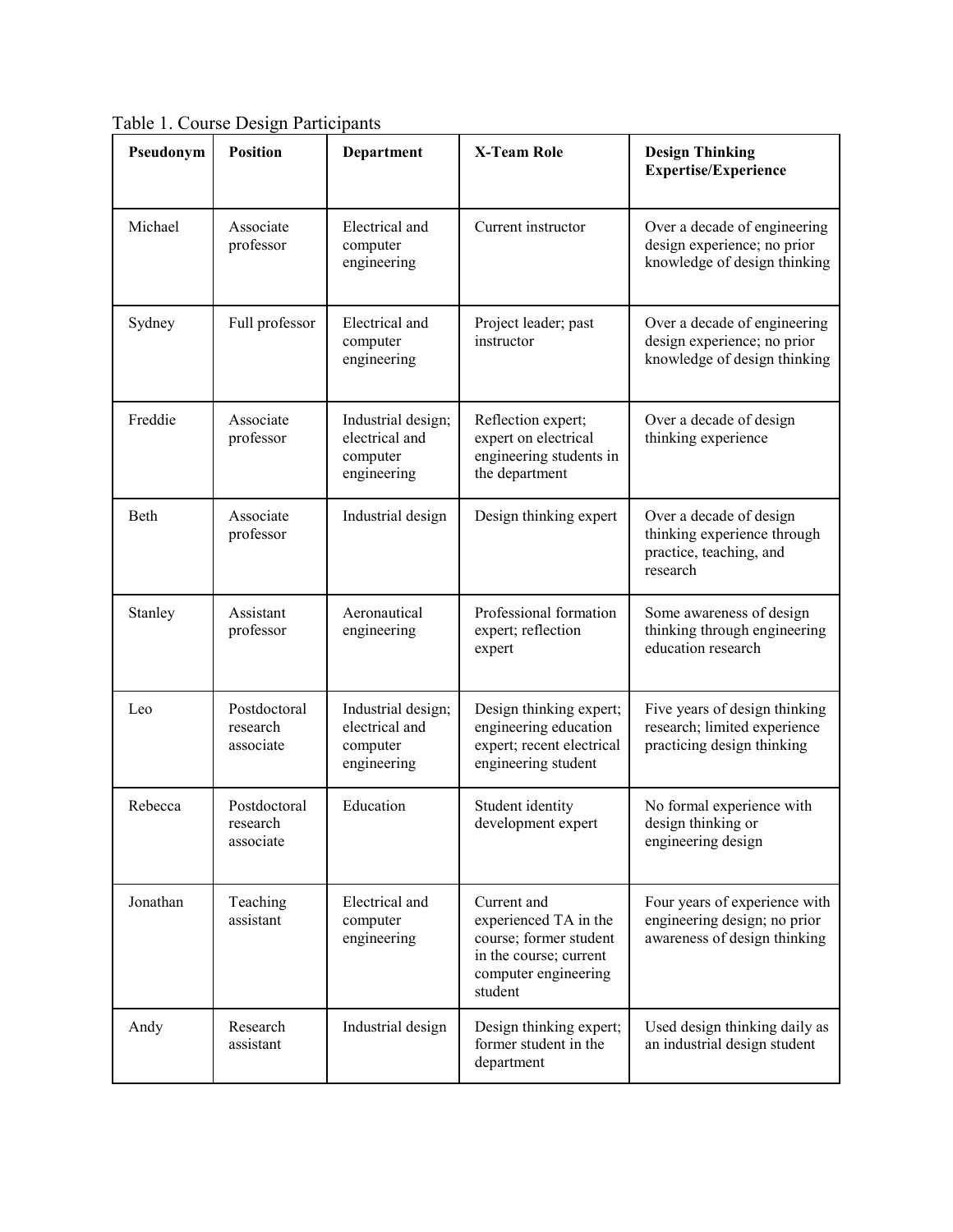# *Data Collection*

In this study, we collected a variety of data to explore design thinking behaviors from multiple lenses. These data include audio recordings and written notes from team meetings on instructional design of the course, design artifacts (including final course materials), interviews with team members, and semi-weekly reflections from the course instructor.

Meeting recordings and the resulting transcripts provided the primary source of data. Meetings lasted 1–2 hours and featured the team engaging in design activities surrounding the course. While not every team member participated in each meeting, at least three team members participated in all meetings. We focused on meetings during the month preceding and the month and a half after the beginning of the semester due the heavier focus on design work, rather than later meetings that tended to discuss logistics of implementation and instructor feedback on planned activities. In total, we analyzed 15 meeting transcripts totaling 17.6 hours of audio, plus detailed notes from an additional 6 meetings that were not audio-recorded. Interviews, reflections, design artifacts, and informal conversations provided context for the observed design behaviors.

# *Data Analysis*

We used thematic analysis<sup>33</sup> to explore how the x-team applied design thinking to the redesign of the embedded systems course. Thematic analysis is an iterative, inductive method used to identify common and important patterns within a data set. We used a six-step process, similar to that describe by Braun and Clarke<sup>33</sup>:

- 1. Reading and re-reading the meeting data
- 2. Generating initial codes (representing specific actions and activities related to design thinking)
- 3. Collating codes and identifying themes (representing connections to design thinking processes)
- 4. Reviewing themes in light of coded extracts and the whole data set
- 5. Defining and naming the themes
- 6. Crafting final theme narratives and connecting to the literature

In the case of this study, the focus was on patterns in the x-team's course redesign process that connected to design thinking. This was not a content analysis which sought to identify the frequency and extent to which specific design thinking processes and techniques were or were not employed. Instead, the goal was to identify how design thinking manifested within the xteam's processes. This manifestation could be perfectly aligned with design thinking as presented in scholarly and practice literature, an adaptation or extension of such methods in a new context, or alternative (and potentially conflicting) methods intended for similar purposes.

The five design thinking stages identified by  $Brown<sup>1</sup>$  provided a foundation for this analysis (Table 2). These stages presented a basic conceptual framework within which themes related to the manifestation of design thinking were formed and categorized. We identified themes as patterns of action that connected in some way to these stages. This included patterns that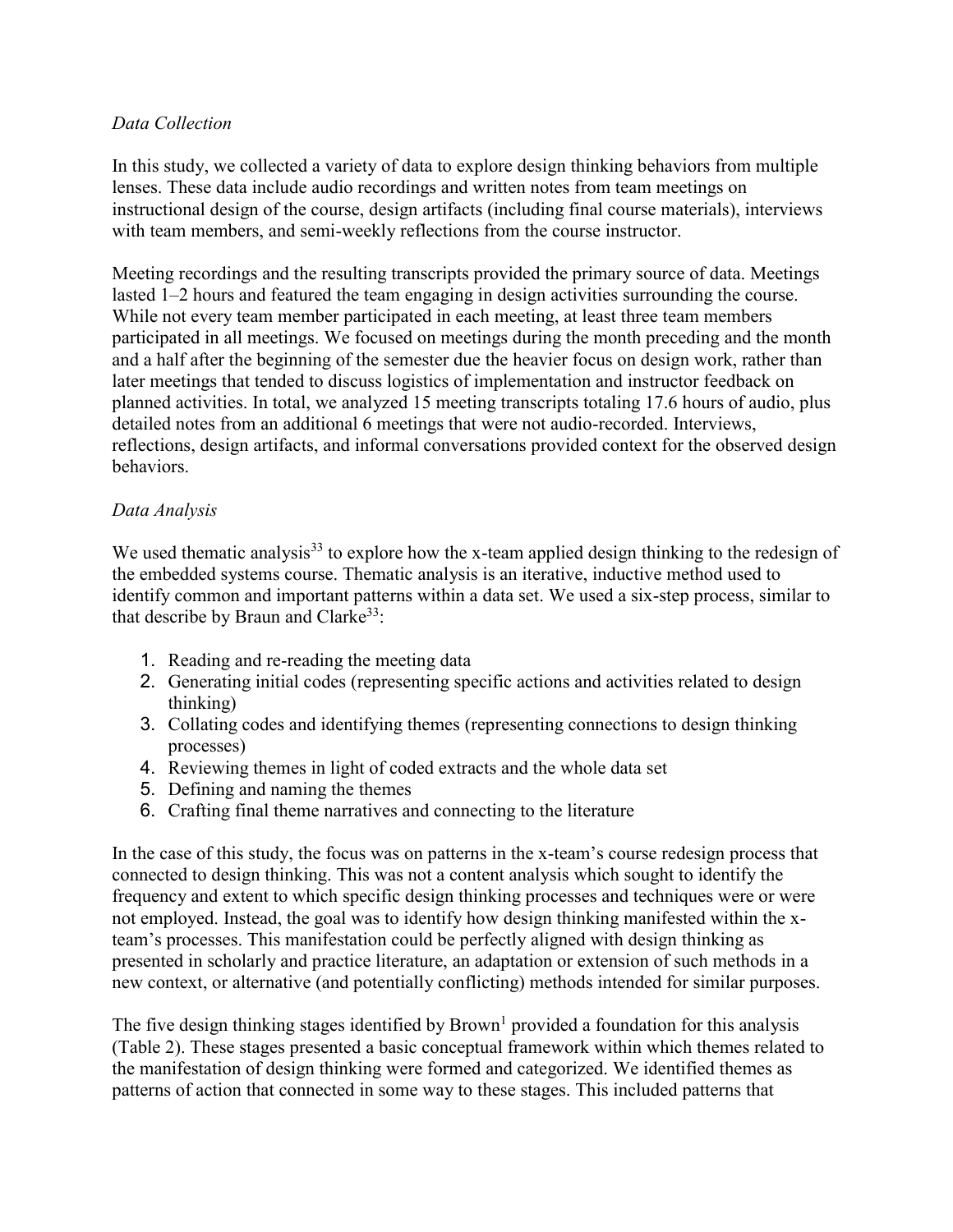matched the activities common to design thinkers, but it also included patterns that presented new or modified activities undertaken for similar purposes. For example, any attempts to generate ideas were considered as potential *ideate* themes, regardless of connection to prior design thinking literature that suggests encouraging variety, volume, and wild ideas. This allowed us to understand the team's processes that both aligned with and diverged from design thinking.

| Design<br>Thinking<br>Stage | Description                                                                                                                                                                                                                                                                                                                                     |
|-----------------------------|-------------------------------------------------------------------------------------------------------------------------------------------------------------------------------------------------------------------------------------------------------------------------------------------------------------------------------------------------|
| Empathize                   | Interacting with, observing, and getting to know users to develop cognitive,<br>affective, and experiential insights. In general, this stage involves immersive<br>and direct interaction with users (e.g., participatory research), substantive<br>efforts to develop deep empathy, and involvement of users throughout the<br>design process. |
| Define                      | Framing and reframing the design problem as articulated design goals and<br>criteria. Typically, the defined problem relies on insights from the empathize<br>stage and reflects a critical and unbiased understanding of the challenges and<br>needs of users.                                                                                 |
| Ideate                      | Generating concepts to address the defined problems. In general, the goal of<br>ideation is to generate a great volume and variety of concepts free from<br>restrictions of feasibility and interpersonal dynamics.                                                                                                                             |
| Prototype                   | Developing tangible, scaled-down, and preliminary solutions with which users<br>can interact to explore suitability, experience, and how well design criteria are<br>met. Design thinkers emphasize prototyping early and often in the process and<br>often employ quick, low fidelity methods to do so.                                        |
| Test                        | Exploring the suitability of prototypes through user interaction and discussion.                                                                                                                                                                                                                                                                |

Table 2. Design thinking stages that guided analysis

# **Results**

We found 10 themes representing ways the participants applied design thinking to the course redesign process. While not intentional, there were two themes within each of the five design thinking stages. In general, these themes demonstrated behaviors that were within the general scope of the design thinking stages, but which relaxed or diverged from key aspects of design thinking. In the sections below, we describe each of these themes and its connection to authentic design thinking practice.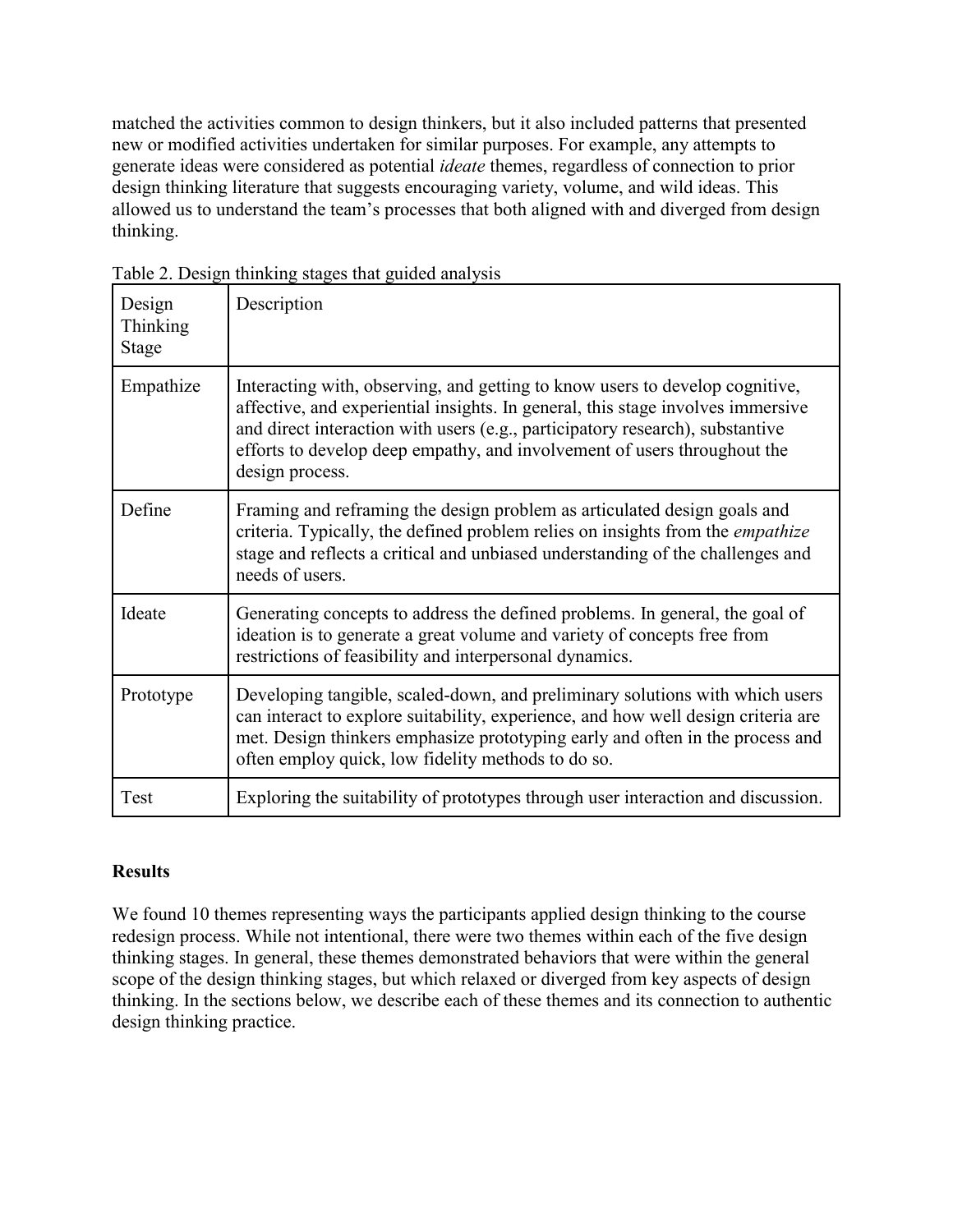# *Empathize*

In design thinking, the empathize stage represents an attempt to deeply understand the challenges, needs, goals, and contexts of users through immersive experiences and engagement of users throughout the process. The two themes in this section represented different patterns of engaging with two different user groups. The first theme focused on understanding students in the course through prior experience and general assumptions of learners. The second theme represented a more designerly effort to understand and engage another user, the course instructor, in the design process.

### *Generalized assumptions about students from prior experience*

Students were one of two primary user groups originally identified by the x-team. The team's primary method for seeking information and building insights about this group came from prior experiences with electrical and computer engineering students. This came from experiences during previous iterations of the course, knowledge of students in general (from a faculty perspective), and prior experience as a student. For example, the course instructor, Michael, usually focused his insights to how students had reacted to the course in the past. He noted:

*That's something that a lot of students don't really appreciate because most students now in the curriculum are from an era, or they don't know of a time when processors didn't have more than one processor on a chip. That's a natural concept for them. My chip has four cores on it, that's very natural. Before 2001 that was a very unusual thing. I try to give them some sense of that. There's probably a better way of doing that.*

The team used this knowledge to build a collective understanding of students who would be taking the course. In general, since this knowledge did not come from specific users, insights applied to the entire group of students, or the potential variation in the group. Their focus was insights in two areas: student preparedness for learning and factors that could affect interest and motivation. The team sought a general understanding such that they could plan content and activities that were appropriate and engaging for the entire class.

This technique may have stemmed from deep knowledge of prior students that has grown into a composite image over time, and the assumption that future students will fit into this composite. For example, the instructor's insights came from having taught the same class several times in the past. However, since "empathic" insights here were so distanced from individual students, there was a danger that designers may miss the unique aspects that will affect students' experiences in future courses based on changing course and student populations. Further, as the below quote from Sydney indicates, such a general understanding may block the development of empathy in light of new information.

*So, any of that feedback is welcome from the students. But, they also should just be a little bit patient. Because, I think—I'm sure, these days, I mean, students have a hard time being patient. They have a hard time thinking that they're going to see the benefit of this in the end, you know?*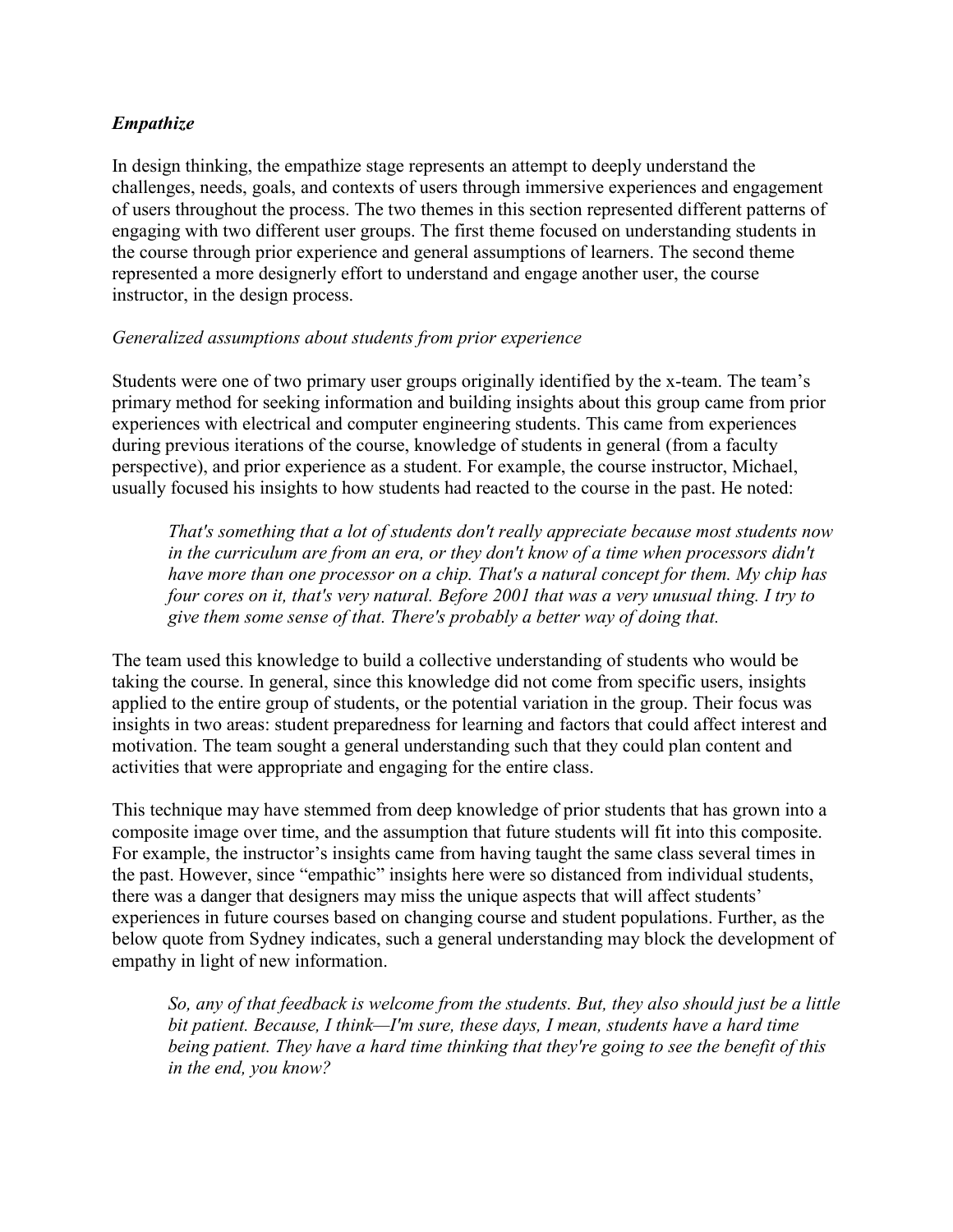### *Immersion and co-design with the instructor to build empathy*

The team recognized that the course instructor, Michael, was a key figure in their effort to revise the course. He would not only implement the course changes proposed for student users, but was an important user himself. The team, thus, involved him in regular meetings as a designer, an informant about the course setting, and a user whose needs they were trying to understand and meet, and used these meetings as an opportunity to understand and empathize with him.

One common technique was asking the instructor to describe his vision of the course, his approach to teaching, how specific aspects where developed and implemented, and assessment of prior iterations of the course. Some of this questioning led to deeper understanding of students and the course context, but it also led to insights on the instructor's teaching style, hopes for the course, and his pain points. In one instance, the team was discussing homework with the instructor, who shared his experiences with students who were caught cheating.

*There have been places where people—before I got kind of depressed—people would submit their homework and it would be the same file with another person's name on the file. They would get caught and they would still try to reason why it wasn't copied. Very sad, very sad times here.*

The team also continued to develop their relationship and empathy with the instructor by involving him in the design process. They frequently asked his opinion on potential ideas and acknowledged his ideas. This often led to a compromise between instructor and design perspectives, as shown below in a follow-up to the conversation above.

| Sydney:  | Do you have an issue with students who, like personally if they're<br>collaborating on the homework?                   |
|----------|------------------------------------------------------------------------------------------------------------------------|
| Michael: | Also, I guess the lower the percent homework is of the grade, the more<br>comfortable I am with them working together. |

Design thinking thrives within a collaborative environment, so by sharing perspectives and building empathy for one another, the team not only learned about users and context, but built a relationship upon which further design efforts could thrive.

### *Define*

The define stage focuses on organizing empathic insights to understand user needs and develop one or more design problems to address. The two themes in this stage demonstrated the team struggling to identify concrete problems to solve as well as identifying problems without substantive connections to empathic insights about users.

*Struggling to define the "big rocks"*

The term "big rocks" entered the conversation of the design team during its first meeting, via Freddie. This was an analogy for the important knowledge, skills, abilities, and attitudes around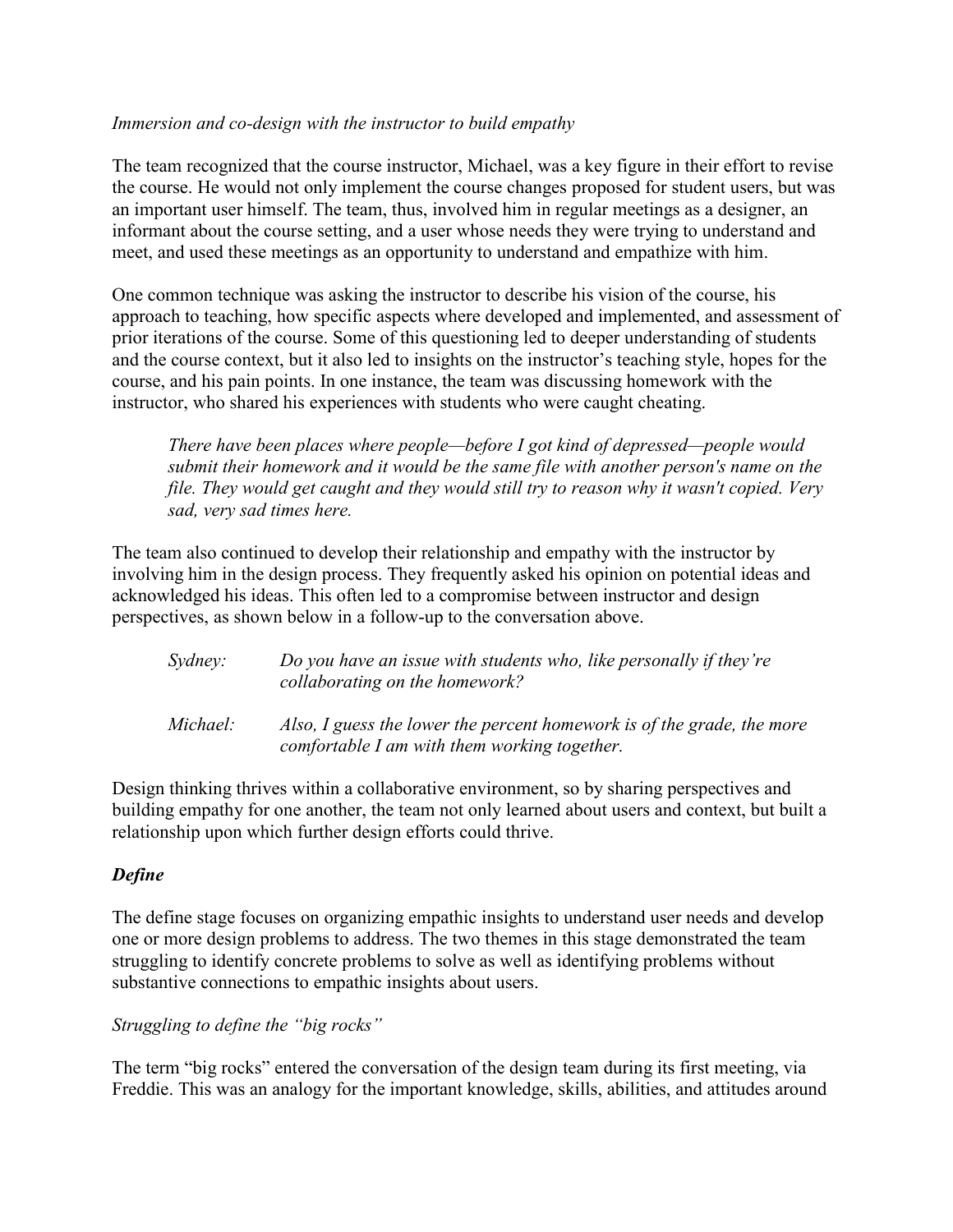which the team hoped to design the course. It became evident, early in the process, that none of the individuals on the team agreed on what those big rocks should be, so the team worked to verbalize and then synthesize their individual perspectives. While many team members continued to verbalize perspectives based on their unique backgrounds and roles, there was evidence of individuals attempting to connect others' perspectives to their own to define the problems the team could work to address. For example, the following excerpt shows Sydney, a former and planned-future instructor of the course, connect her understanding of the purpose of an engineering course with the professional formation processes (building a social network and sense-making) promoted by an engineering education expert on the team.

*You're teaching students the fundamentals of the field so that they go with requisite knowledge and skills to do their job. I mean that's really important to their--but there's a couple other things that are important, this networking and sense making. And I think most of us would realize that we don't do enough of that in our courses. We might expect students to get it in some other ways, but the thing is, is how can we do that, even through our courses?*

This approach was further aided by abstraction laddering<sup>23</sup>, which allowed the team to consider issues at finer and coarser levels of abstraction. The team eventually formed a "consensus" of eight big rocks that guided the course as learning objectives for students. However, six of these big rocks were minor re-verbalizations of prior learning objectives of the instructor and the remaining two additions (helping the students use the tools, processes, and mindsets of design thinking; and inspiring sociotechnical thinking) were slight re-verbalizations from team members who promoted them initially. The team moved forward with a loose agreement around these problems to solve, but never quite defined them in ways that were accepted, or even understood, by all team members.

### *Emergent and post hoc problem definition*

The other common problem definition technique was to focus on smaller scale problems that emerged throughout the design process. Some of these arose as scaled down versions of the loosely defined, overarching problems described in the above section. In other words, the team identified sub-problems related to the larger problem and moved to address those as a way to systematically address the larger problem. For example, which discussing one of the technical big rocks, the instructor, Michael, identified the following sub-problem:

*The end purpose is for them to have a common definition of what embedded system means. Then we're saying, how do we actually want them to think about, once they have a definition of embedded system how do we want them to think about the bigger [picture]?*

Many of the emergent problems, however, did not directly align with the larger problems the team identified. They were identified throughout meetings as offshoots of other discussions. Some of these came from the team's attempts to build empathy for the instructor. They would ask the instructor to describe an aspect of the course, which would inspire him to identify a smaller issue he had experienced in the past. In other settings, these arose from ideation. A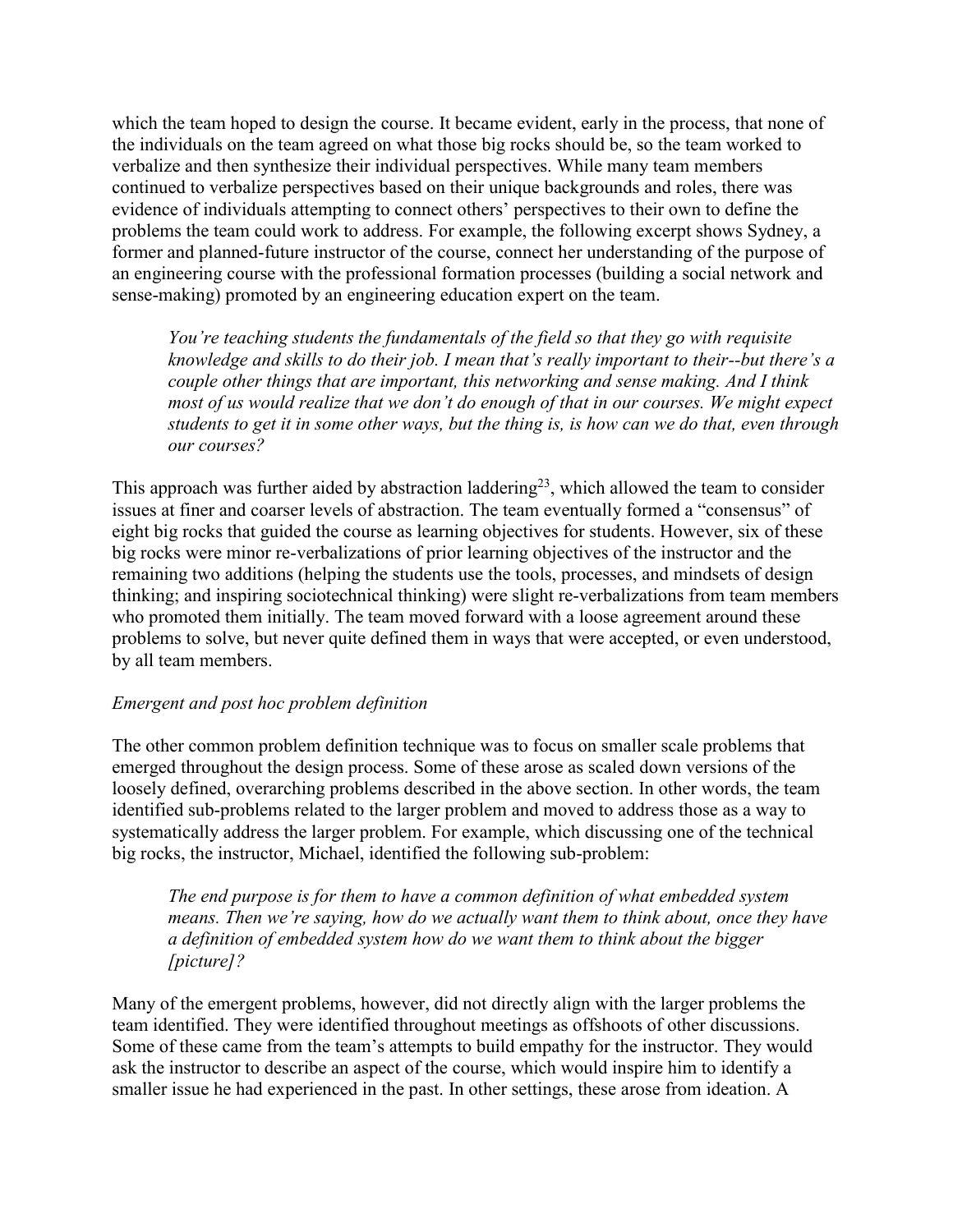specific concept would inspire the team to identify a new problem to address, or, in some cases, a previously unidentified problem that a concept they proposed would address.

In some ways, this approach represented a designerly way of thinking, in that the emergent problems sometimes stemmed from empathic insights or iterations back from the solution space (e.g., co-evolution<sup>34</sup>). However, these smaller-scale, emergent or post hoc problems typically represented distractions from the team's primary design work on the larger problems they had identified.

# *Ideate*

Ideation focuses on identifying a set of potential concepts that could address the design problem. Typically, input from all team members is sought to general a large and varied pool of potential ideas. The two themes in this stage demonstrated restrictions placed on the volume and scope of ideation.

# *Restricting the volume of ideation*

Despite frequent meetings (at least twice per week), which offered time for the broader ideation that is characteristic of design thinking, the team often emphasized an efficiency-oriented approach. Here, they would identify a problem to address (e.g., as in the *define* themes), identify one or two potential solutions, evaluate those solutions, and move to the next topic. For example, after the team defined their problem of connecting the final project to the course material, they identified a single idea, spent a few minutes evaluating and developing the idea, and moved to the next topic without considering alternatives:

| Michael: | So, one issue students have in general is trying to connect this to the final<br>project. What we could do to probably help with that is we could take this<br>chart with the "What" column, I could put some initial "whats" that are in        |
|----------|--------------------------------------------------------------------------------------------------------------------------------------------------------------------------------------------------------------------------------------------------|
|          | the baseline for the project, then say, "Okay now fill in another three or four<br>that are distinct to your problem statement." They can see how they're going<br>to connect their "whats" to the "whats" that are part of the project already, |
|          | so they can have sets for whatever.                                                                                                                                                                                                              |

- *Sydney: I like the fact that this can be connected to the project, because that would address some of the students as they're thinking.*
- *Leo: Well, yeah, and that's kind of where we wanted to go, so I like that. One thing we could frame it as, "You're working in this firm. It needs to meet these criteria." The top management team says "Go."*
- *Michael: "Here's your base criteria, and you have your freedom to add some other criteria."*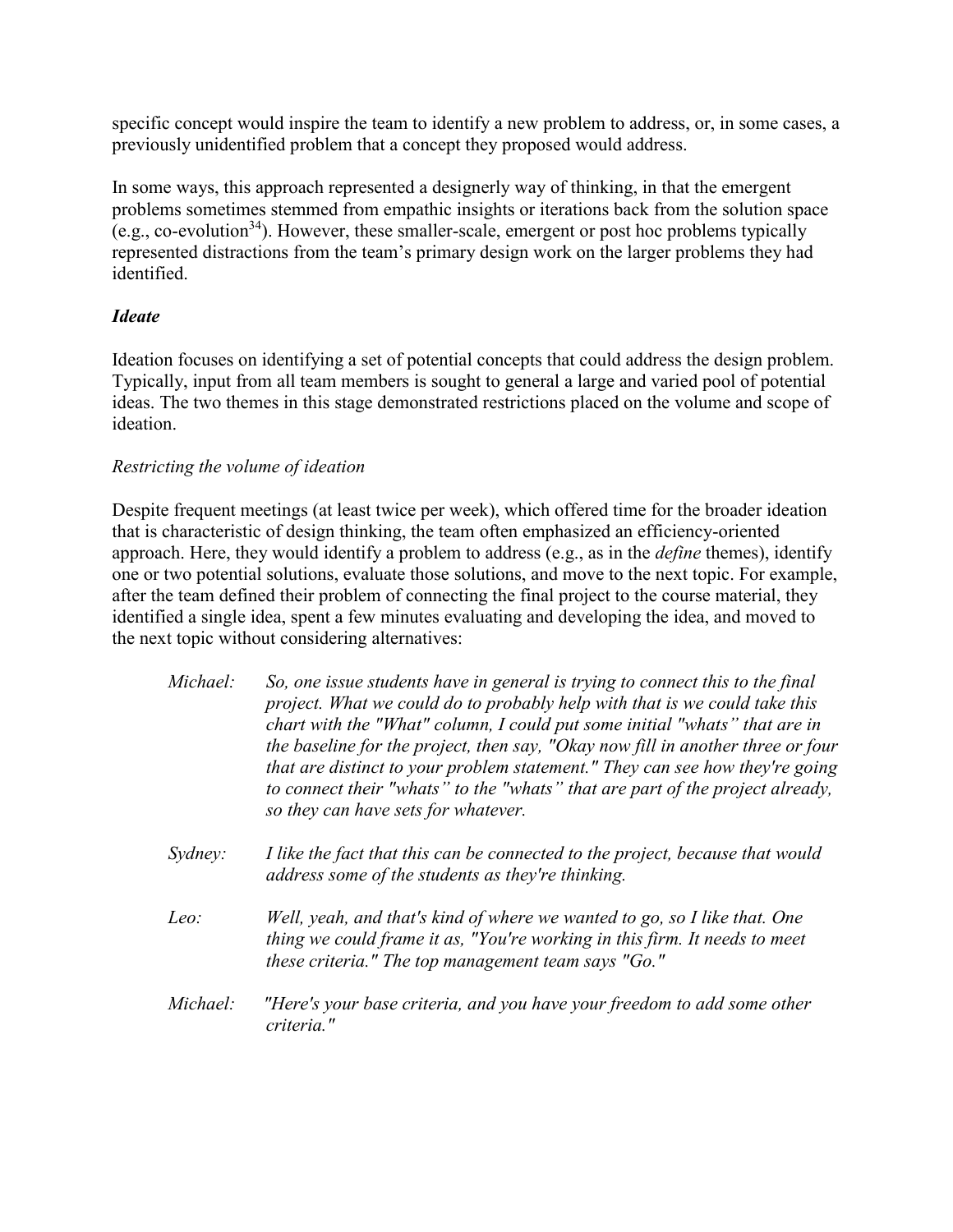| Yeah. And that way it's starting to integrate with the work they have been<br>doing with the project as it exists. Yeah. So, my question is, 20 minutes. Is it<br>enough time to come up with a criterion and all the potential options? |
|------------------------------------------------------------------------------------------------------------------------------------------------------------------------------------------------------------------------------------------|
| I think if they're given some initial criteria. Because they know what<br>direction to kind of look, and then that will get the ball, get the momentum<br>going, starting to roll.                                                       |
| Because then they might be more adding just a few criteria, and they would<br>spend more time on the "hows"?                                                                                                                             |
| Yeah exactly.                                                                                                                                                                                                                            |
| Yes, we want the "hows" more, because they should already know the<br>criteria, because they did all the empathize to define work, but this, that's<br>there.                                                                            |
| So, if they see some initial criteria they should then quickly-                                                                                                                                                                          |
| The creativity will come from the "how" part.                                                                                                                                                                                            |
| Yeah. Okay.                                                                                                                                                                                                                              |
| Do you want to do a first pass on-                                                                                                                                                                                                       |
| Yeah.                                                                                                                                                                                                                                    |
| $-$ and then I can $-$                                                                                                                                                                                                                   |
| Yeah, I'll set it up.                                                                                                                                                                                                                    |
|                                                                                                                                                                                                                                          |

The act of immediately evaluating ideas connects back to the assumptions about students demonstrated in the *empathy* stage. The team often evaluated the ideas using their assumptions about students, their knowledge and capabilities, and how they might react. An alternative way to phrase this was that the team was imagined the future use of the ideas they generated and used that as a quick way to gauge potential success. In the following example, one member of the team suggests generating a several potential ways to structure reflection questions for students to answer about their design processes. Another member immediately evaluates that idea as infeasible for students and shifts the conversation away from generating more ideas in that area.

*Freddie: Maybe we should come up with some verbalization and see which one sounds okay for us. You know? When we're looking at pieces, once we start writing some of these, and see what we're going to share. Because all of these are valued. We need to have the empathy to read our students. We have to understand what they are, how they're looking at this course, and what they're trying to [change] in that, or help them identify as a positive.*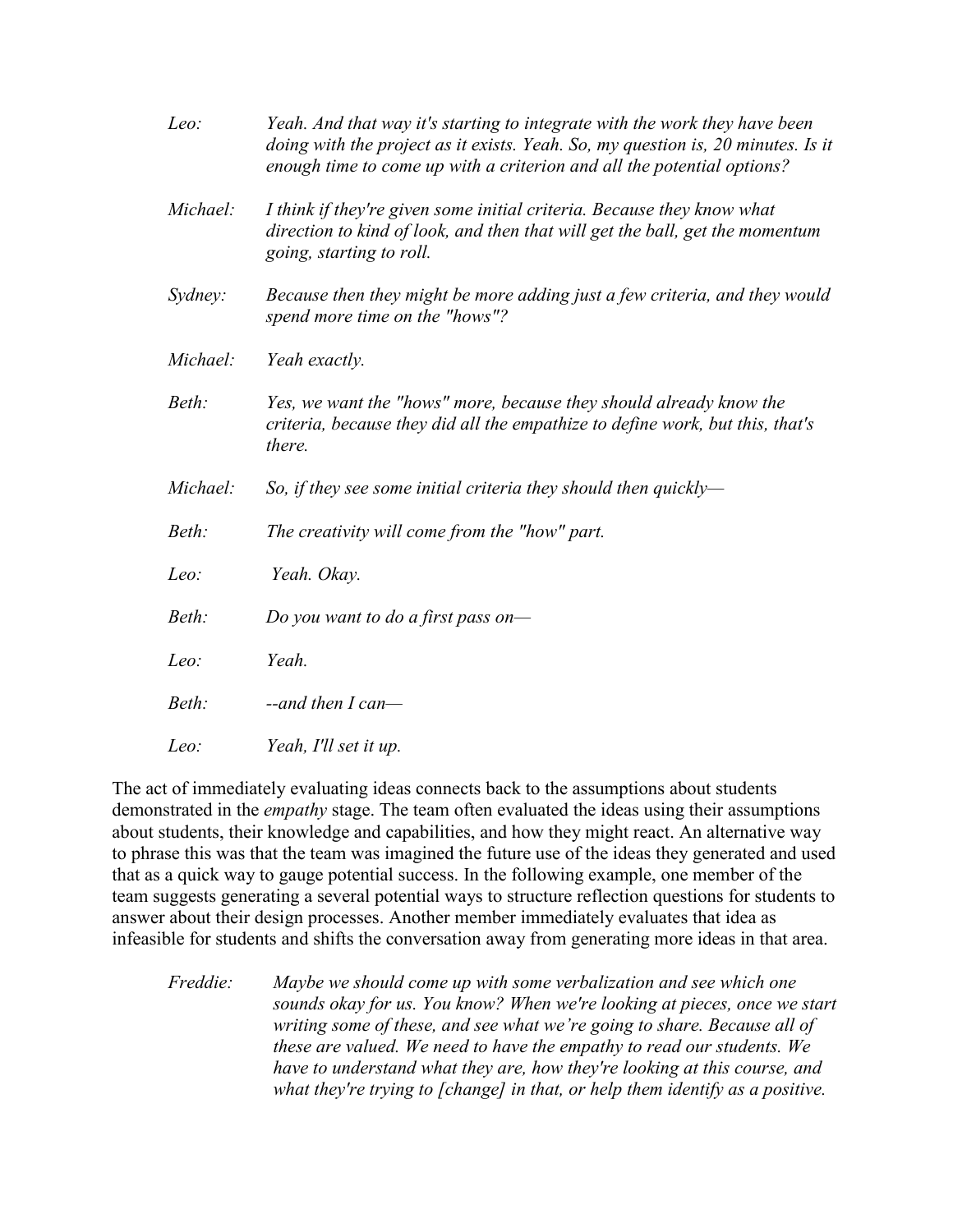*Sydney: So, I mean, I would wanna be a little bit careful that, again, just in terms of, how far along that thinking. You know, if design thinking had different levels. I don't think we can expect them to get to the highest cognitive levels of design thinking, because they are only doing it in smaller exercises, getting more awareness, basic understanding. They're not really, fully immersed in it. So, I think we wanna be a little bit careful not to expect something in the project that can't be there.*

# *Restricting the scope of ideation*

Several factors contributed to the team limiting not only the volume of ideation, but the variety. For one, as seen above, the focus on evaluation prematurely cut off idea momentum and, thus, limited any novel ideas that could have resulted from associations and synthesis of previous ideas. Secondly, the team was guided to focus on making smaller changes to the course. Some of this focus may have been based on the empathy they had developed for the instructor/codesigner. In recognizing he might be unnecessarily challenged to implement a potential solution, the designers often limited the scope of the ideas they suggested. Further, the process was constrained in an effort to secure buy-in from future instructors, and other faculty members in the department who might look upon the team's work as an example of how they might work with the team to revise their courses (i.e., "look at how simple it was for us"). The following statement from Sydney demonstrated this guideline:

*We would overwhelm the [future course] instructors if we started to talk about [everything in our course]. I mean we are trying to get them to buy into this… With a focus on [future courses] and the idea is that we're bringing some of that in. That they may not be able to do the roles of redesigning their course and trying to think more deeply about their own course.*

Another factor may have been the reliance on knowledge of prior solutions, e.g., in other courses. Most of the team had experienced engineering courses as both instructors and students, and were avid readers of literature on educational research and scholarly teaching. Further, the instructor had taught the course for several years. Thus, they entered ideation with an extant pool of potential solutions from past versions of the courses and other, similar courses. This was, at once, a benefit and hindrance to open-ended ideation. When problems were identified, the team was ready with easily accessible solutions from prior experience, but often also did not attempt to identify other, unfamiliar solutions.

# *Prototype*

Prototyping emphasizes developing quick, scaled-down models of design concepts (or aspects thereof) that can be tested with users to provide formative feedback. The two themes in stage show the participants delaying prototyping, rather than acting immediately, and prototyping without physical materials that could provide a clearer picture of the proposed design. Thus, both themes represent attempts to visualize the design and gain feedback, but were enacted in ways that limited the timeliness and extent of feedback.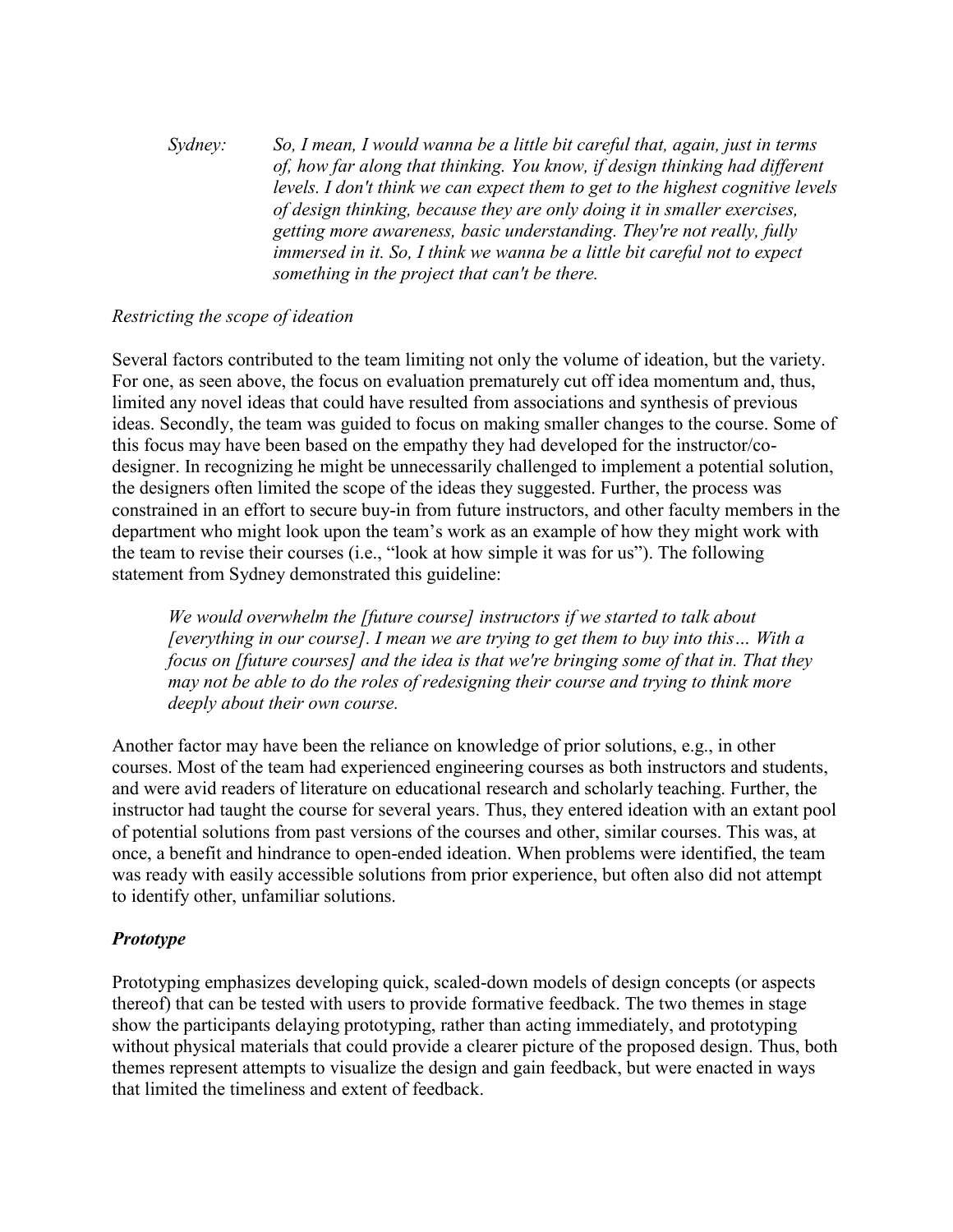# *Confirming a plan to prototype*

Once the team had planned larger areas in which they hoped to make changes and selected specific ideas to pursue, much of the detailing of these ideas occurred outside the meetings. For example, two of the three major changes to the course (the addition of design thinking modules in lab and written reflection exercises) were delegated to smaller sub-teams. The team then used the meetings to confirm prototyping tasks and give feedback on the developed prototypes. An interesting result of this prototyping was that the prototypes and eventual implemented designs were no longer "owned" by the team as much as the individual or sub-team who created them. In the following example, a team member assigned to create the design thinking modules for lab, Leo, slipped and used "I" language before quickly correcting to "we" language.

*And then next week, they'll take the personas and build a new statement and sort of revise their problem statement based on that. Then I'd like them to go through, we thought it would be good to go through an abstraction laddering assignment so they can see, "Okay,, well I'm going too narrow to high level."*

This is not to say that the team was disinterested in prototyping. They sometimes just needed to be prompted to work together on a prototype, as in the example below which led to an extended period of detailing a separate design thinking module.

| Leo:     | So, and potentially I could work on that this afternoon or we could work<br>on it here if we wanted to. |
|----------|---------------------------------------------------------------------------------------------------------|
| Michael: | Want to take five minutes?                                                                              |
| Leo:     | Yeah, let's try it. I mean, that's a good testing of the activity as well.                              |

Proceeding this positive exchange to test out an activity within the team meeting comes the development of users, a problem statement, and stakeholders by the team members. The team's familiarity with teaching this process and designing a course around it shows that they have learned something alongside the students. Overall, however, it can help them imagine the activity from the students' perspectives.

# *Collaborative, rapid prototyping through imagination*

Prototyping also occurred during meetings without prompting. Typically, as the extended excerpt below demonstrates, this prototyping resided somewhere between ideation and true prototyping. The team collaboratively built a scenario by adding new ideas or details and imagining it's potential use with students. This resembled rapid prototyping of physical elements common within design thinking, but in an area where rough, physical models were not as obvious.

*Sydney: Now, as they come up with this own story, so they're coming up with, here's an article, this is some other way that autonomous vehicles are used. Then they are, I think right? The idea is that they start right in this story, and the first step is they gotta identify who are the users or*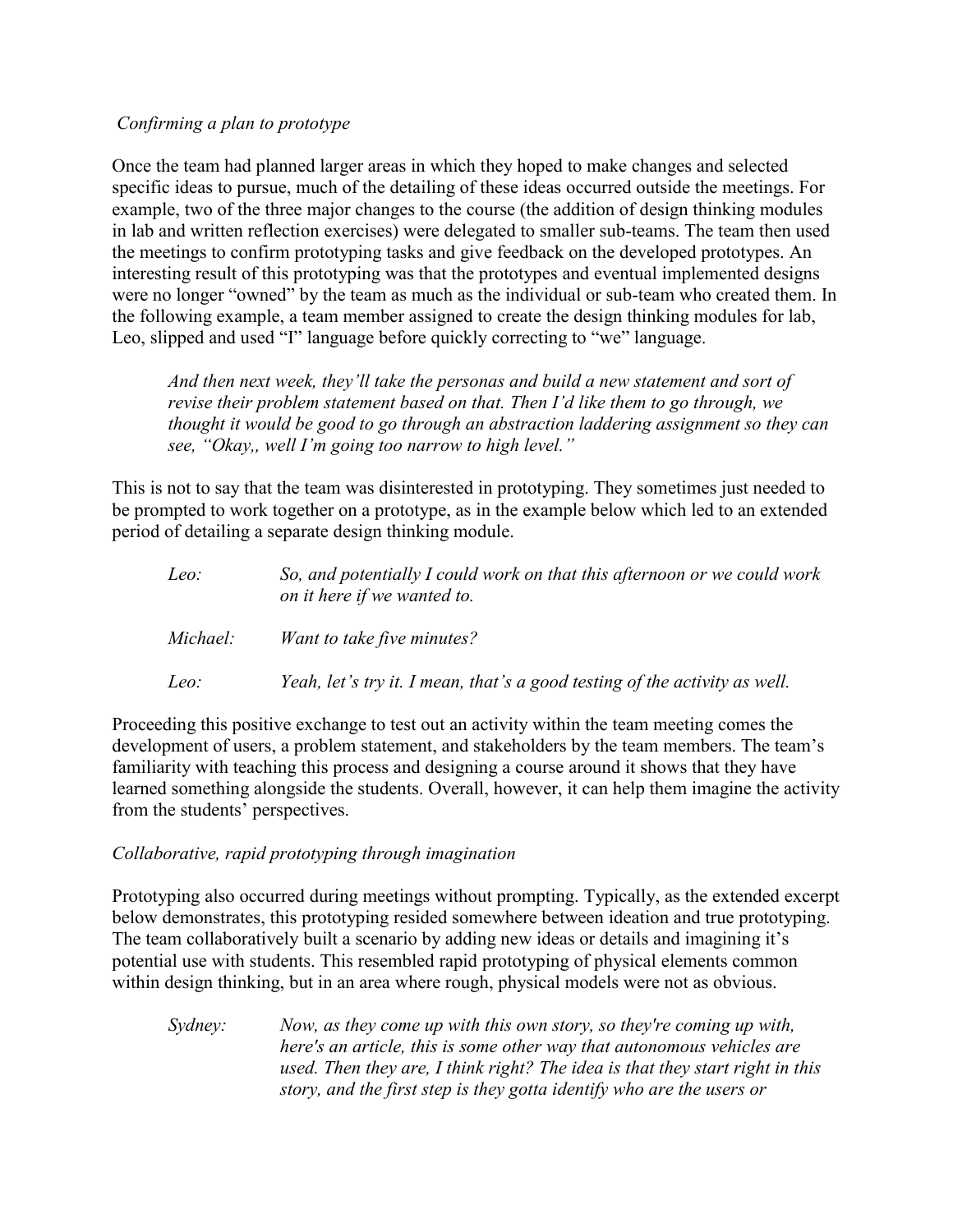*stakeholders? And it may not just be in that article, but they are starting to write their own story.*

- *Michael: I think we planned for lab two that the pre-lab for that I think we were thinking to have that be creating a problem statement. I think that's what we're looking to—*
- *Leo: Yeah, that might be it. And it might even be before that, to start to identify the users. So, essentially, the way I was thinking about it is this article that they find is essentially analogous about finding an article in the design thinking workshop. That's a broad problem that they could potentially solve through a design process, right?*

 *And then so this application to story is them going through one phase at a time and refining either the design problem or their design solution, kind of stepping them through this one lab at a time. And introducing it through pre-labs and post-labs and then also, Michael had the idea of having little breaks between the technical parts of the lab, and I like to think of it as design thinking sorbet, because it's kind of a palate cleanser?*

- *Beth: I like that.*
- *Leo: But—*
- *Beth: Okay, here's a suggestion. I don't know how feasible this is for the class, but when the students start building their stories, they will need a lot of help in terms of who are the players in the stories. And maybe provide some really different user groups who might actually get the benefit of this robot. And that might be, maybe they are designing this system for really young kids who are between the ages of seven and nine, as part of them to understand the space. Or maybe it's for other people who would never think about that. I don't know, is that a possibility? Because if we can make them think about those different users, and the stakeholders will change.*
- *Sydney: Right, yeah.*

*Beth: Because we don't want all, you know—*

*Michael: So, I think that would be a matter of when they, the final story they want to tell, just asking this, okay think about who the users are, right?*

*Sydney: And this is going to be ... so part of this depends upon the application that they end up finding, right? I mean, they're going to ... I have no idea how far and wide they're going to go with their applications. I hope they're creative with their applications. Not just because they saw the Mars rover,*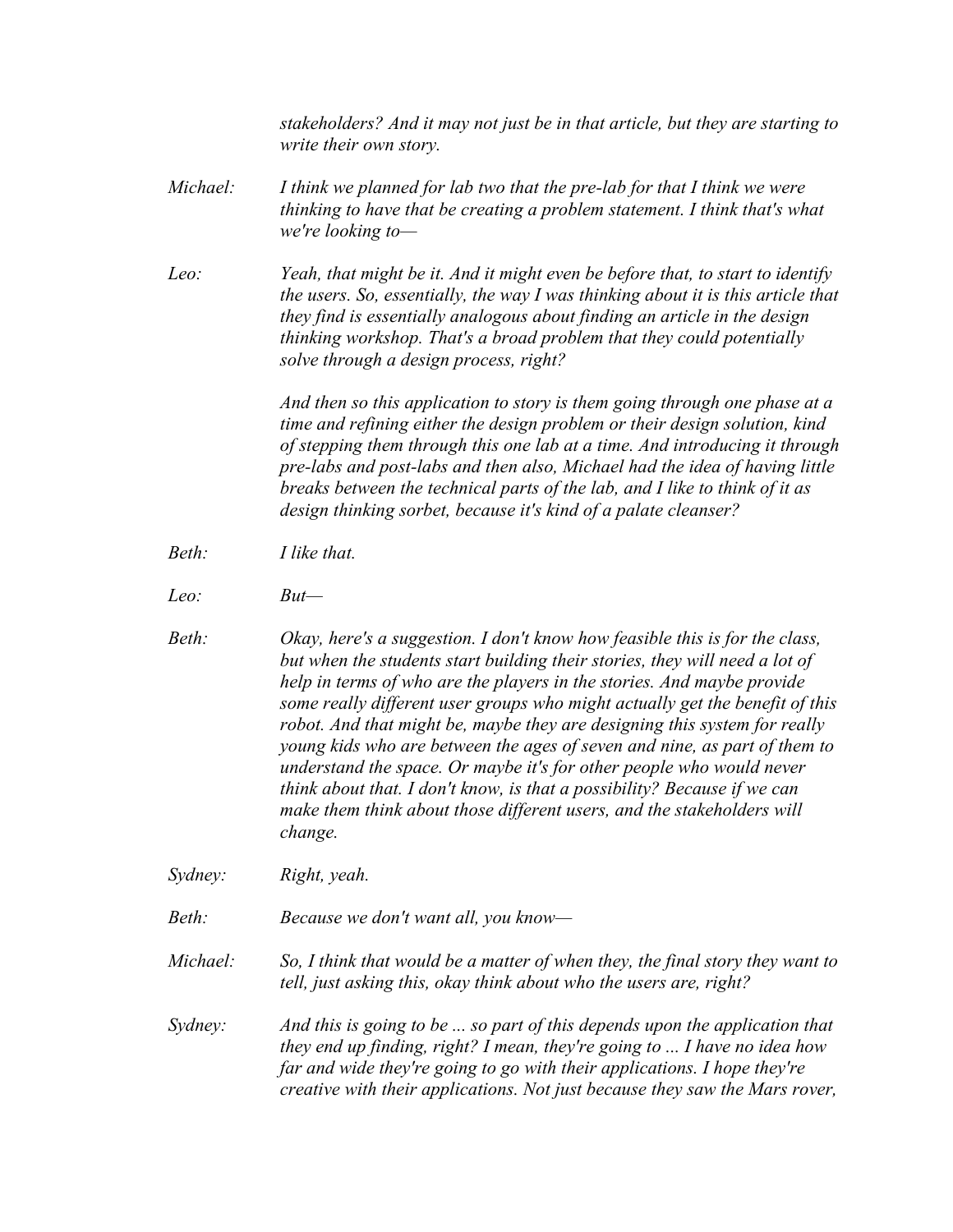*they're going at looking at those kinds of robot applications. I hope they're going into all these health care fields and things, but part of this is just entering to see where ... hopefully the problem has been given to them wide open enough, so that they do feel like they can go find all these varied applications.*

### *Test*

The test stage represents an extension of the prototyping stage, where designers receive feedback from users that can then inform iterations within the other design stages. As with prototyping, testing early and often can provide valuable feedback to improve future designs. The two themes in this stage demonstrated authentic attempts to test the design, that were limited in timeliness and direct feedback from users.

# *Planning to secure student feedback*

The team worked throughout the semester with the understanding that the first iteration of the revised course would act as a prototype for future iterations. This, in part, came from the knowledge that the team would be working together on this course for at least four semesters, and, in part, from the ways they had approached their individual courses in the past (e.g., lessons learned transferred from one semester to the next if you taught the same course multiple times). However, in this novel design setting, the team planned several ways to secure student feedback on the course (especially the changes made) beyond their standard methods.

The planned testing methods included collecting experiential data from students through written reflections, semi-structured interviews, and weekly informal chat sessions (i.e., coffee hours). While the interviews and chat sessions did not occur due to logistical challenges, student reflections were used at strategic points during the semester to understand how students were experiencing the additions to the course. For example, the team discussed how students' interpretations differed, where those differences may have originated, and what it meant for their understanding of professional engineering within the course.

- *Leo: Looking at the question, I think there are two types. There's the students who have had internships and experiences, who have done things like design thinking, or used specific systems. So, one was more of a software engineer ... And he was the one who came and talked to me after class that one time. I don't know if you remember that. But like, that's more UX [user experience] stuff... The empathy is almost not there. It's more like empathic manipulation, rather than actual empathy... But then, there's the really naïve students.*
- *Rebecca: Yeah.*
- *Leo:* Where like, "Yeah, this is what engineering is going to be," and you know, *they're seeing design thinking as a very general thing, and they don't understand the nuance, which we couldn't present to them.*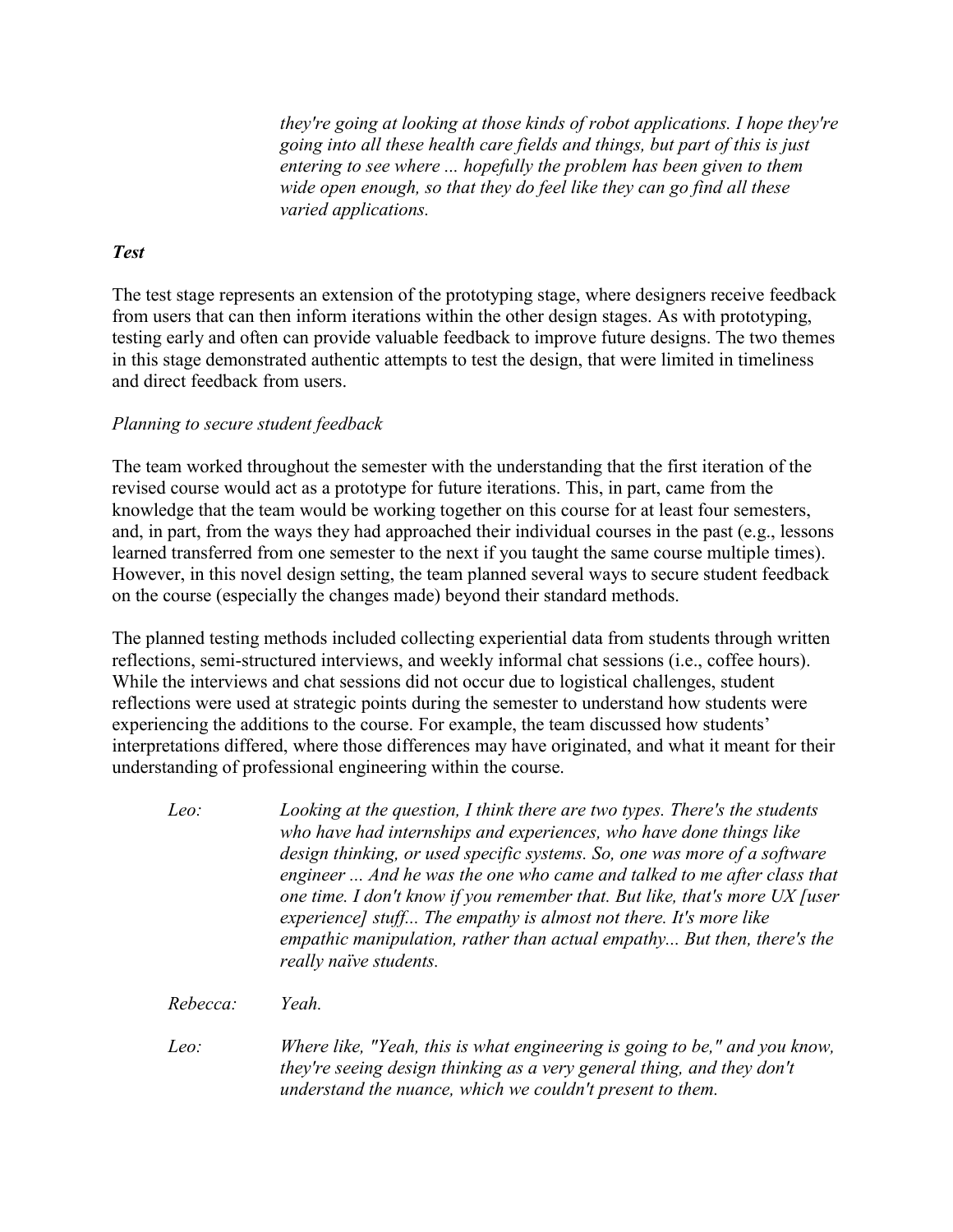| Rebecca: | Yeah. It's kind of telling. You know, on the other hand, it could also be the<br>more sophisticated students, who have somehow--they have, from<br>somewhere, absorbed the idea that what you learn in college is not<br>necessarily what you do as an engineer, but they are still<br>misunderstanding what you actually do as an engineer. They could be like,<br>"Oh, well you know, in class, we learned things in lock-step, and, you<br>know, this system leads to this system," and you know. You're never going<br>to be able to sit down, like, that's not how you do math in the real world.<br>But they actually don't know that like, it's not even just that that's not how<br>you do math in the real world, it's that engineers typically don't think that<br>way. Though I guess there's also an unfortunate generalization of<br>engineers. I don't think I actually know what engineers do, either, so |
|----------|--------------------------------------------------------------------------------------------------------------------------------------------------------------------------------------------------------------------------------------------------------------------------------------------------------------------------------------------------------------------------------------------------------------------------------------------------------------------------------------------------------------------------------------------------------------------------------------------------------------------------------------------------------------------------------------------------------------------------------------------------------------------------------------------------------------------------------------------------------------------------------------------------------------------------|
| Stanley: | Because they do so many different things.                                                                                                                                                                                                                                                                                                                                                                                                                                                                                                                                                                                                                                                                                                                                                                                                                                                                                |

*Rebecca: Right! They do a lot! Like, somebody has to think about who these things are for, right? Or is that just like, somebody in marketing?*

This discussion continued and eventually led the previous course instructor to propose a change to the final project based on initial tests of design thinking experiences.

*Sydney: So, I like the idea of bringing the design thinking back more explicit into the project, where students have to prepare something as part of their final project.*

### *Feedback through informal interactions and observations*

While the team envisioned reflections as a primary medium to collect feedback from students, they tended to rely more on insights gleaned through observations during the course and informal interactions with students. For example, the team, through Michael and Sydney's communication after a jigsaw activity, learned how different classroom environments during morning and afternoon lectures affected student engagement with the same designed activity.

*These are my, our reflections based on students. In the morning class, the class is a little bit more cozy. It's in the amphitheater type thing but small, so we could talk to the students easier, in a sense, and there was series of students that had me in other classes that were really excited that they're seeing me here, right? So they actually generated many questions.*

Another important source of feedback was the teaching assistants, who more directly interacted with and observed students in lab. Jonathan, a teaching assistant, joined the team after his observations of students in lab provided valuable feedback. For example, he alerted the team to student experiences on a particularly difficult lab assignment, which was taking longer than expected and becoming a source of frustration to the students. Michael reacted with surprise to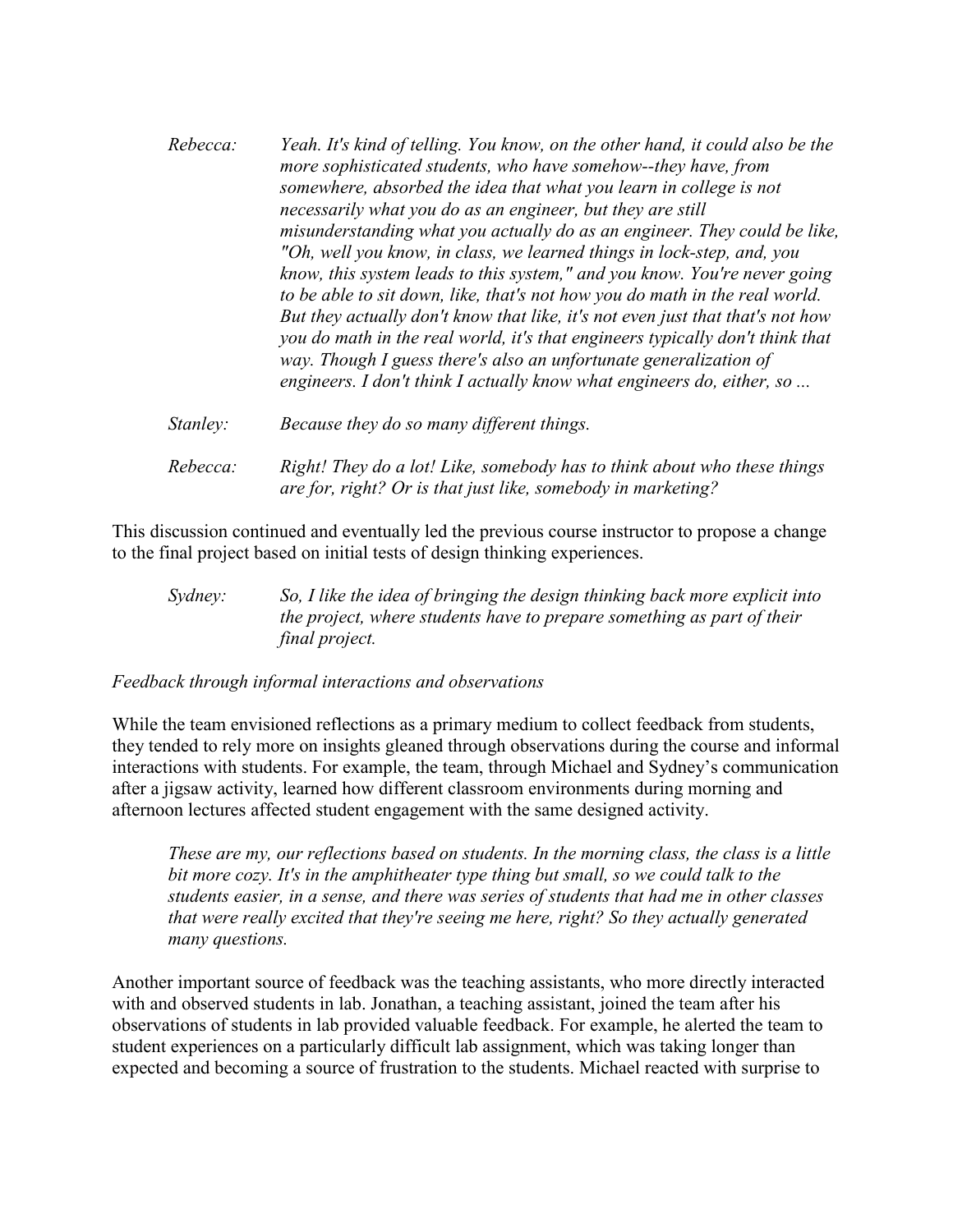this feedback and started making plans to address the students' concerns, demonstrating the importance of alternative sources of observation.

| Michael: | I didn't prep students for that verbally before, really, as well as I could<br>have. So, in the afternoon section I tried to add to my debriefing the reality<br>of how the class works in general so that they didn't freak out if they were<br>struggling for lab five.                                                                                                                                                                                                                                                         |
|----------|-----------------------------------------------------------------------------------------------------------------------------------------------------------------------------------------------------------------------------------------------------------------------------------------------------------------------------------------------------------------------------------------------------------------------------------------------------------------------------------------------------------------------------------|
| Rebecca: | And, so, the student was thinking "Lab five was still really hard. We<br>weren't really ready for it. You could've used time better in class to get us<br>more ready for it." The student, again, not really appreciating that there is<br>a step jump in their responsibilities, and we can't prove, but our intent was<br>that this would make them better prepared because they would've actually<br>dug in, had the materials ready. They wouldn't have just been passive<br>learners of it. They were active learners of it. |

It should also be noted that the team also began piloting prototypes of in-lab activities with Jonathan and other teaching assistants toward the middle of the semester. Members of the x-team would present the activity to the teaching assistants, who would engage with the activity as if they were students and offered feedback based on how they thought different students would reach. These meetings were not recorded due to concerns for confidentiality, but represented an additional means in which teaching assistants acted as testing surrogates for students in the course.

### **Discussion**

The above section reported 10 themes related to how a diverse educational x-team applied design thinking processes when redesigning an established embedded systems course for computer, electrical, and software engineering students. These themes do not necessarily comprehensively describe the team's approach, but instead focus on how the team's approach connected to the established design thinking processes of empathizing, defining, ideating, prototyping, and testing. In many cases, the team tended towards approaches that sought the basic outcomes of but did not align with the essence of design thinking that underpinned these processes. This is not to say that those approaches were ineffective (such an evaluation is beyond the scope of this study); they simply did not align well with design thinking. In this section, we explore potential reasons for differences between the team's approaches and those more aligned with design thinking. These were evident at three levels: individual lack of familiarity with design thinking, situational factors within the department, and contextual factors within course (re)design settings.

At an individual level, unfamiliarity with design thinking may have interfered with "pure" utilization of design thinking. Prior literature demonstrates many examples of novices struggling to employ design thinking methods<sup>35–38</sup>. For example, in a related study, Seidel and Fixson<sup>38</sup> explored the use of design thinking (defined by needfinding, brainstorming, and prototyping) among novice multidisciplinary product development teams. While some "high-performing" teams were found to employ strategies related to the *define*, *ideate*, and *prototype* stages as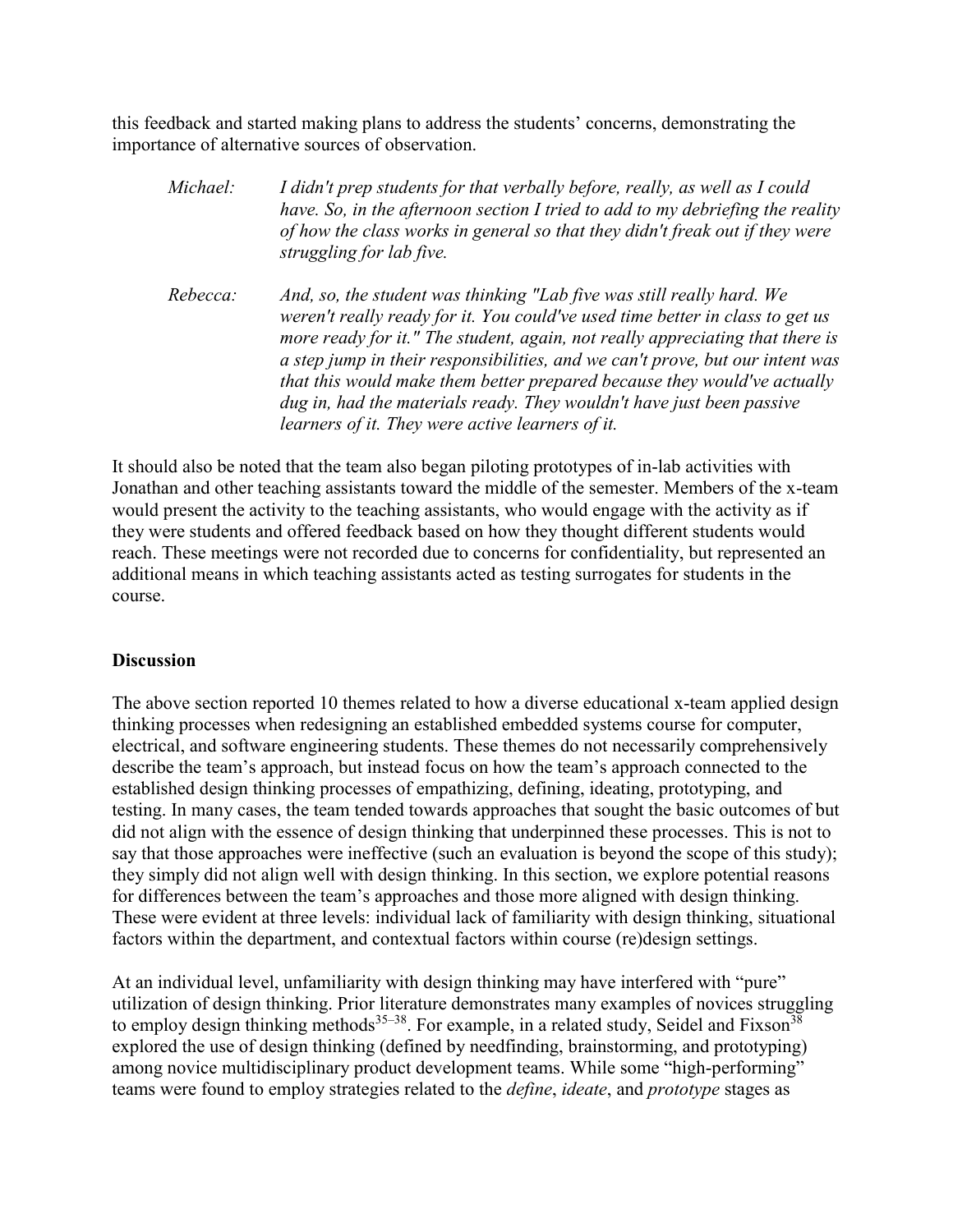framed in this study, other teams demonstrated novice strategies such as failing to identify a definitive need to address (which related to the *emergent and post hoc problem definition* theme observed among the participants in this study). Similarly, novice designers often demonstrate idea scarcity compared to idea fluency within the *ideate* stage<sup>35</sup>, e.g., due to idea fixation<sup>37</sup>. Both *ideate* themes in this study demonstrate ways that the participants limited the range of potential ideas, which supported idea scarcity. Michael, the course instructor, described the personal challenges of adopting a new design methodology in his reflections and during team meetings. In particular, he noted that initial confusion about design thinking and the habits of previous engineering and course design methods challenged his ability to engage with design thinking during the course redesign process.

Situational challenges were also evident. As part of the larger departmental initiative, the x-team was not only tasked with employing design thinking to redesign a single course; they represented an experimental prototype for future x-teams. Early in the process, the x-team emphasized lowstakes efforts and changes to secure buy-in from future instructors (who might join or form future x-teams) and ensure the sustainability of their own efforts. This approach limited opportunities for time- and resource-intensive design thinking aspects, such as regularly engaging users (i.e., students) in the design process (a key aspect of *empathize*) and frequent prototyping and testing, and limited the scope of ideation to smaller-scale changes. Matusovich and colleagues<sup>39</sup> identified the importance of cost value (e.g., time) and utility value (e.g., peer and administrative support) among faculty who plan engage with transformative change in engineering education. The team's approach to limit the scope of design thinking activities aligned with these motivation priorities by effectively managing the time commitments and securing departmental support. Interestingly, this phenomenon represents a paradox between (1) authentically using design thinking to facilitate transformative change and (2) limiting the extent of design thinking (and thus potential for larger-scale change) in order to ensure any change at all.

Finally, contextual challenges in applying design thinking to course redesign were also evident. While prior literature offers some connections between design thinking and instructional design, potential challenges and misalignments have been documented  $3,27,30$ . One such misalignment is the approach toward empathy for users, and learners/students in particular. Many instructional design expert models and practices focus on learning about and from users, but focus mostly on users' prerequisite knowledge and learning capabilities<sup>5,29</sup>. This conflicts with the more holistic and empathetic focus of design thinking. In this study, the theme *generalized assumptions about students from prior experience* within the e*mpathize* stage demonstrated a focus on student preparedness for learning in the course. Such assumptions arose from prior knowledge of students in the course and department, and the instructional priorities of the current and former instructors. Similarly, the themes within the *ideate* stage demonstrated some adherence to prior curricular and pedagogical design solutions from prior courses, previous versions of the redesigned course, and evidence-based practices from the engineering education literature. This and the focus on student preparedness based on prior knowledge of students speaks to a larger issue of incumbent knowledge and priorities (related to the course environment, learners, pedagogical techniques, etc.) within education design. While such knowledge can inform the design process, it also, as seen in this study, can limit the open-mindedness that is necessary for effective design thinking, especially within the *empathize*, *define*, and *ideate* stages.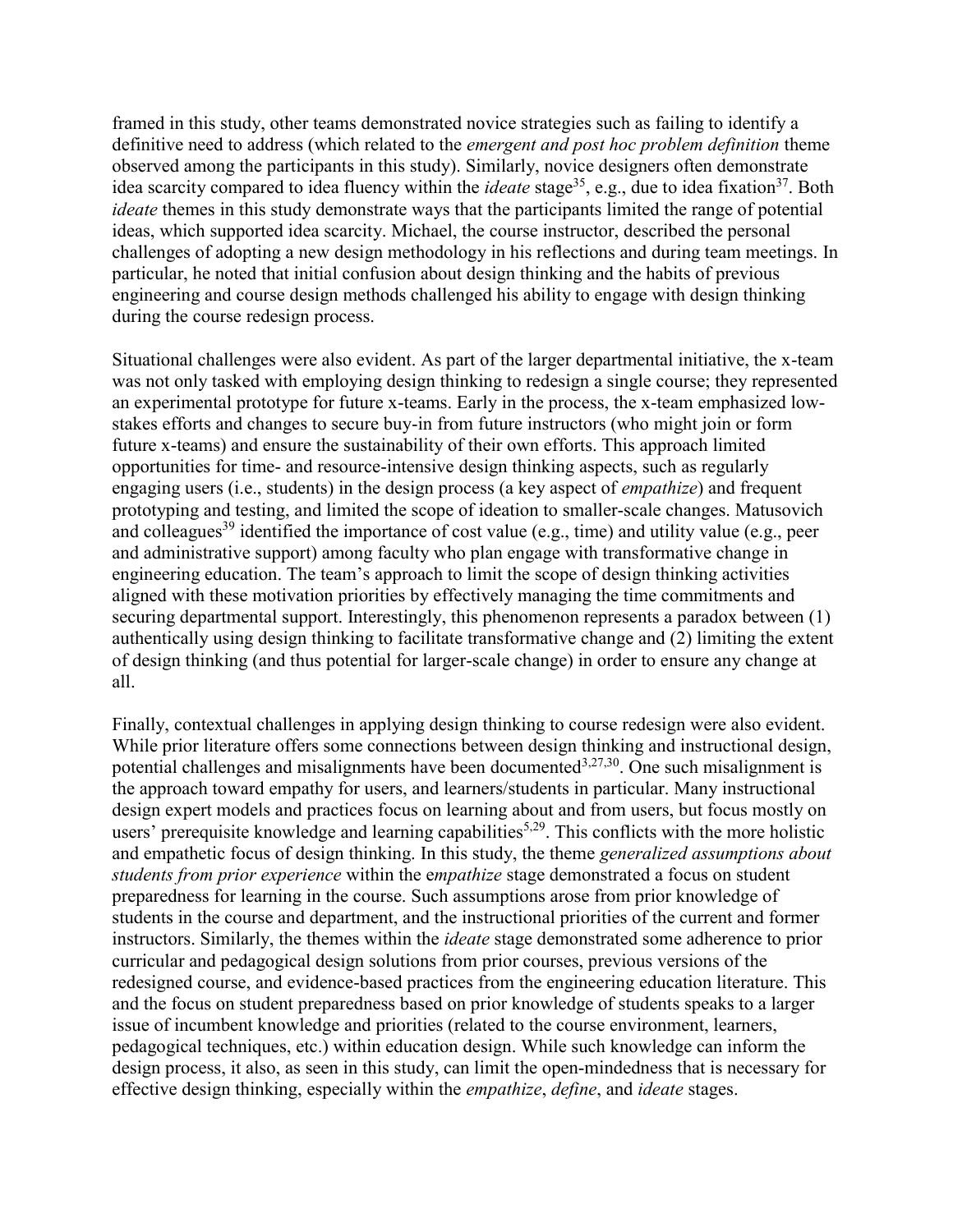# **Conclusion**

This study explored how a team of nine engineering educators from diverse backgrounds and positions used design thinking during a recent course redesign effort. We organized findings around five common processes: empathize, define, ideate, prototype, and test. We found 10 themes representing approaches within these processes. Most of the themes described approaches that aligned with the overarching purposes of the five processes, but often differed in execution. For example, while volume and variety are typically promoted in design thinking ideation, the team limited both the volume and scope of ideation.

Collectively, these results suggest that design thinking can be a relevant methodology for supporting course (re)design efforts in engineering education, but that these efforts may be impaired by individual participant knowledge and mindsets (e.g., engineering design vs. design thinking), situational factors (e.g., securing buy-in from instructors), the complex and intangible nature of the design object (e.g., an entire engineering course), and overarching practices within engineering education and instructional design that diminish opportunities for design thinking. However, it should not be forgotten that engineering course design is a unique setting, with unique actors and a unique knowledgebase. Thus, modifications of design thinking to support more effective efforts should also be explored. In future studies, we plan to (a) further explore the individual, situational, and contextual factors that may have supported or challenged design thinking (e.g., individual mindsets), (b) investigate the effect design thinking (and lack thereof) had on design outcomes, (c) expand the study of design processes to later iterations of the course and x-teams redesign additional courses, (d) explore methods to support an effective adaptation of design thinking in engineering course design contexts, and (e) more thoroughly understand the nature of engineering course design and the role design thinking can and should play in such efforts.

# **Acknowledgment**

This material is based upon work supported by the National Science Foundation under grant number EEC-1623125. Any opinions, findings, and conclusions or recommendations expressed in this material are those of the authors and do not necessarily reflect the views of the National Science Foundation.

# **References**

- 1. Brown, T. (2008). Design thinking. Harvard Business Review, 86(6), 84-92.
- 2. IDEO Toolkit Design Thinking for Educators. https://www.ideo.com/post/designthinking-for-educators.
- 3. Sugar, W. (2014). Studies of ID practices: A review and synthesis of research on ID current practices. SpringerBriefs in Educational Communications and Technology. DOI: 10.1007/978-3-319-03605-2.
- 4. Kirschner, P., Carr, C., Merriënboer, J., & Sloep, P. (2002). How expert designers design. *Performance Improvement Quarterly*, *15*(4), 86-104.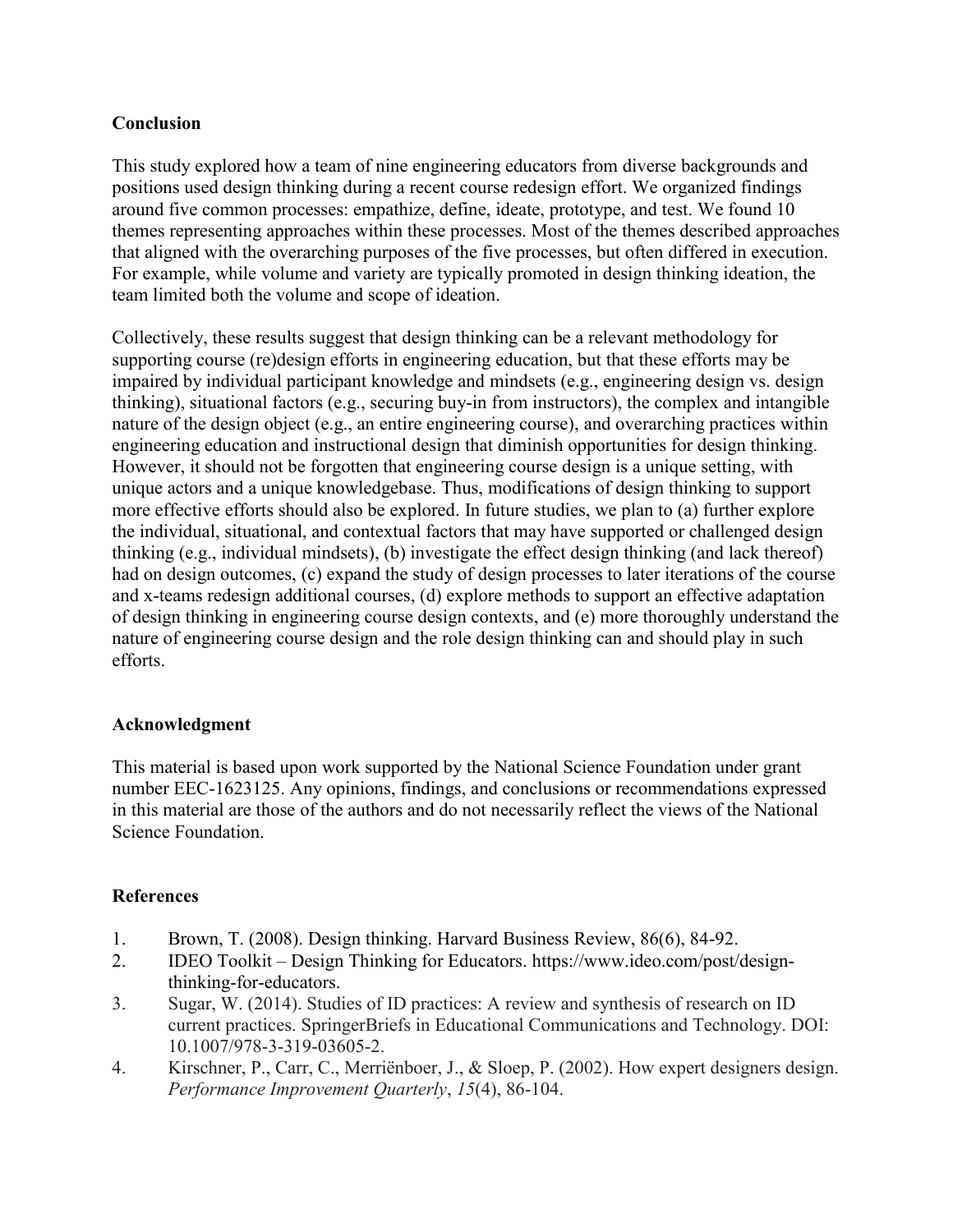- 5. Perez, R. S., Johnson, J. F., & Emery, C. D. (1995). Instructional design expertise: A cognitive model of design. *Instructional Science*, *23*(5-6), 321-349.
- 6. York, C. S., & Ertmer, P. A. (2011). Towards an understanding of instructional design heuristics: An exploratory Delphi study. *Educational Technology Research and Development*, *59*(6), 841-863.
- 7. Carlgren, L., Rauth, I., & Elmquist, M. (2016). Framing design thinking: The concept in idea and enactment. *Creativity and Innovation Management*, *25*(1), 38-57.
- 8. Rover, D. T., Zambreno, J., Mina, M., Jones, P. H., Jacobsen, D. W., McKilligan, S., & Khokhar, A. (2017). Riding the wave of change in electrical and computer engineering. Paper presented at the 2017 ASEE Annual Conference and Exposition, Columbus, OH.
- 9. McKilligan, S., Fila, N. D., Rover, D., & Mina, M. (2017). Design thinking as a catalyst for changing teaching and learning practices in engineering. Paper presented at the 2017 Frontiers in Education Conference, Indianapolis, IN.
- 10. Simon, H. A. (1969). The sciences of the artificial. *Cambridge, MA*.
- 11. Rowe, P. (1987). Design thinking. Cambridge MA: MIT Press.
- 12. Cross, N., Dorst, K., & Roozenburg, N. (Eds.). (1992). *Research in Design Thinking: Proceedings of a Workshop Meeting Held at the Faculty of Industrial Design Engineering, Delft University Oof Technology, the Netherlands, May 29-31, 1991*. Delft University Press.
- 13. Goldman, S., Carroll, M. P., Kabayadondo, Z., Britos Cavagnaro, L., Royalty, A. W., Roth, B., Hong Kwek, S., & Kim, J. (2012). Assessing d.learning: Capturing the journey of becoming a design thinker. In H. Plattner, C. Meinel, & L. Liefer (eds.), *Design thinking research: Measuring performance in context*, Springer. DOI: 10.1007/978-3- 642-31991-4.
- 14. Howard, Z., Senova, M., & Melles, G. (2015). Exploring the role of mindset in design thinking: Implications for capability development and practice. *Journal of Design, Business, & Society*, *1*(2), 183–202.
- 15. Schweitzer, J., Groeger, L., & Sobel, L. (2016). The design thinking mindset: An assessment of what we know and what we see in practice. *Journal of Design, Business & Society*, *2*(1), 71–94.
- 16. Dam, R. & Siang, T. (2018). Design thinking: A quick overview. https://www.interaction-design.org/literature/article/design-thinking-a-quick-overview
- 17. Liedtka, J. (2018). Exploring the impact of design thinking in action[.](https://designatdarden.org/app/uploads/2018/01/Working-paper-Liedtka-Evaluating-the-Impact-of-Design-Thinking.pdf) [https://designatdarden.org/app/uploads/2018/01/Working-paper-Liedtka-Evaluating-the-](https://designatdarden.org/app/uploads/2018/01/Working-paper-Liedtka-Evaluating-the-Impact-of-Design-Thinking.pdf)[Impact-of-Design-Thinking.pdf](https://designatdarden.org/app/uploads/2018/01/Working-paper-Liedtka-Evaluating-the-Impact-of-Design-Thinking.pdf)
- 18. Liedtka, J., Azer, D., & Salzman, R. (2017). *Design Thinking for the Greater Good: Innovation in the Social Sector*. Columbia University Press.
- 19. Beckman, S. L., & Barry, M. (2007). Innovation as a learning process: Embedding design thinking. *California management review*, *50*(1), 25-56.
- 20. Cooper, R., Junginger, S., & Lockwood, T. (2009). Design thinking and design management: A research and practice perspective. *Design Management Review*, *20*(2), 46-55.
- 21. Martin, R. L. (2009). *The design of business: Why design thinking is the next competitive advantage*. Harvard Business Press.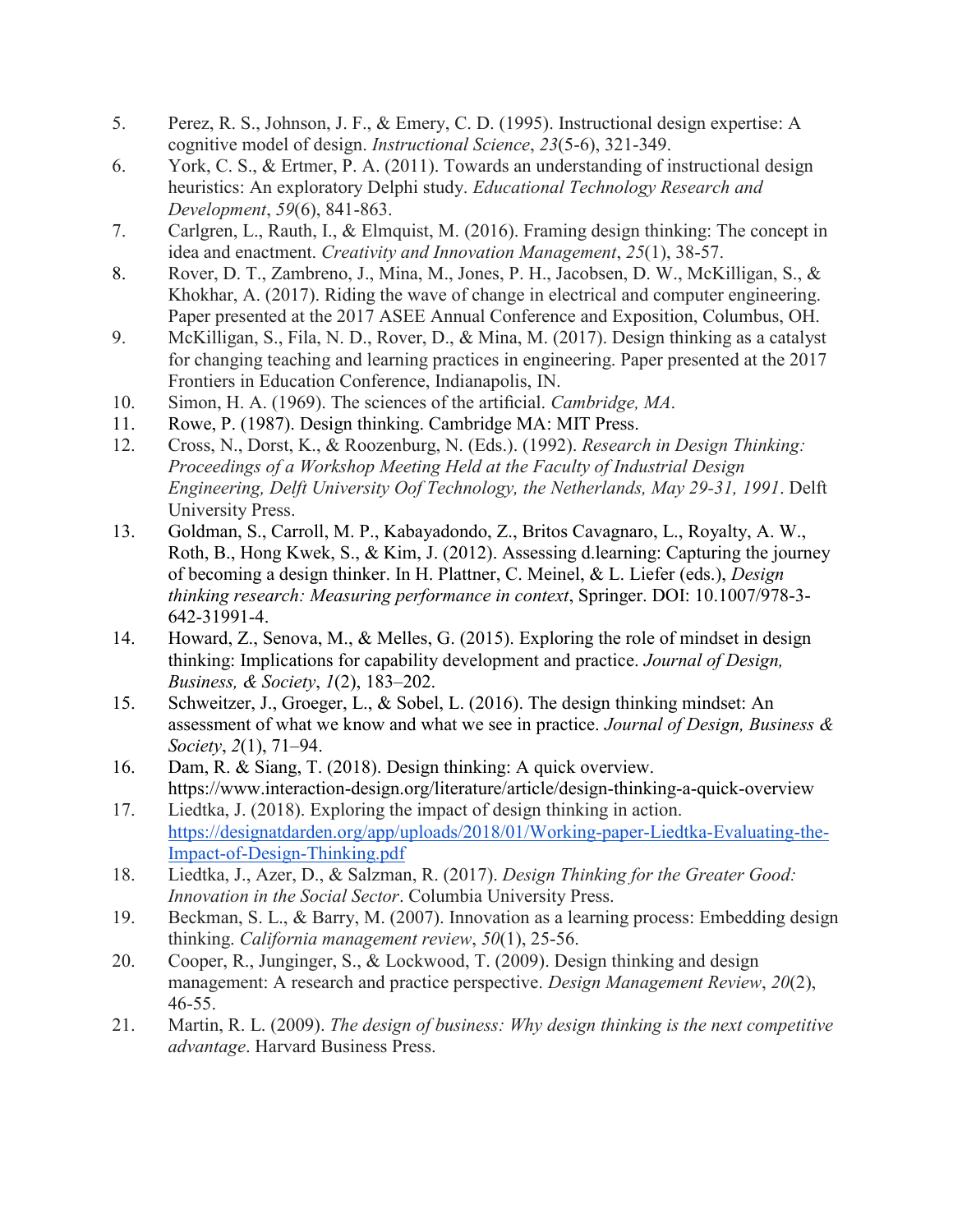- 22. Becker, K. H., & Mentzer, N., & Park, K., & Huang, S. (2012, June), *High School Student Engineering Design Thinking and Performance* Paper presented at 2012 ASEE Annual Conference & Exposition, San Antonio, Texas. <https://peer.asee.org/21448>
- 23. Conlin, L. D., & Chin, D. B., & Blair, K. P., & Cutumisu, M., & Schwartz, D. L. (2015, June), *Guardian Angels of Our Better Nature: Finding Evidence of the Benefits of Design Thinking* Paper presented at 2015 ASEE Annual Conference & Exposition, Seattle, Washington. 10.18260/p.24165
- 24. Liu, A., & Lu, S. Y. (2014, June), *Reinforcing a "Design Thinking" Course by Restructuring Student-Instructor Interactions* Paper presented at 2014 ASEE Annual Conference & Exposition, Indianapolis, Indiana. https://peer.asee.org/22968
- 25. Tolbert, D., & Cardella, M. E. (2015, June), *Learning to Integrate Mathematical and Design Thinking in Engineering* Paper presented at 2015 ASEE Annual Conference & Exposition, Seattle, Washington. 10.18260/p.24416
- 26. Commonwealth of Australia. (2013). Creative Australia: National cultural policy. [http://apo.org.au/node/33126.](http://apo.org.au/node/33126)
- 27. Gibbons, A. S., & Yanchar, S. C. (2010). An alternative view of the instructional design process: A response to Smith and Boling. *Educational Technology, 50*(4), 16–26.
- 28. Visscher-Voerman, I., & Gustafson, K. L. (2004). Paradigms in the theory and practice of education and training design. *Education Technology Research and Development*, *52*(2), 69–89.
- 29. Rowley, K. (2005). Courseware designers: A pragmatic method for the design of effective instructional systems. *Journal of Educational Computing Research*, *33*(4), 419– 450.
- 30. Smith, K. M., & Boling, E. (2009). What do we make of design? Design as a concept in educational technology. *Educational Technology, 49*(4), 3–17.
- 31. Roytek, M. (2010). Enhancing instructional design efficiency: Methodologies employed by instructional designers. *British Journal of Educational Technology*, *41*(2), 170–180.
- 32. Luma Institute. (2012). *Innovating for People: Handbook of Human-centered Design Methods*. LUMA Institute.
- 33. Braun, V., & Clarke, V. (2006). Using thematic analysis in psychology. *Qualitative research in psychology*, *3*(2), 77-101.
- 34. Dorst, K., & Cross, N. (2001). Creativity in the design process: co-evolution of problem– solution. *Design studies*, *22*(5), 425-437.
- 35. Crismond, D. P., & Adams, R. S. (2012). The informed design teaching and learning matrix. *Journal of Engineering Education*, *101*(4), 738–797.
- 36. Dym, C. L., Agogino, A. M., Eris, O., Frey, D. D., & Leifer, L. J. (2005). Engineering design thinking, teaching, and learning. *Journal of Engineering Education, 94*(1), 103- 120.
- 37. Linsey, J. S., Tseng, I., Fu, K., Cagan, J., Wood, K. L., & Schunn, C. (2010). A study of design fixation, its mitigation and perception in engineering design faculty. *Journal of Mechanical Design, 132*(4), 041003.
- 38. Seidel, V. P. & Fixson, S. K. (2012). Adopting design thinking in novice multidisciplinary teams: The application and limits of design methods and reflexive practices. *Journal of Product Innovation Management*, *30*(S1), 19–33.